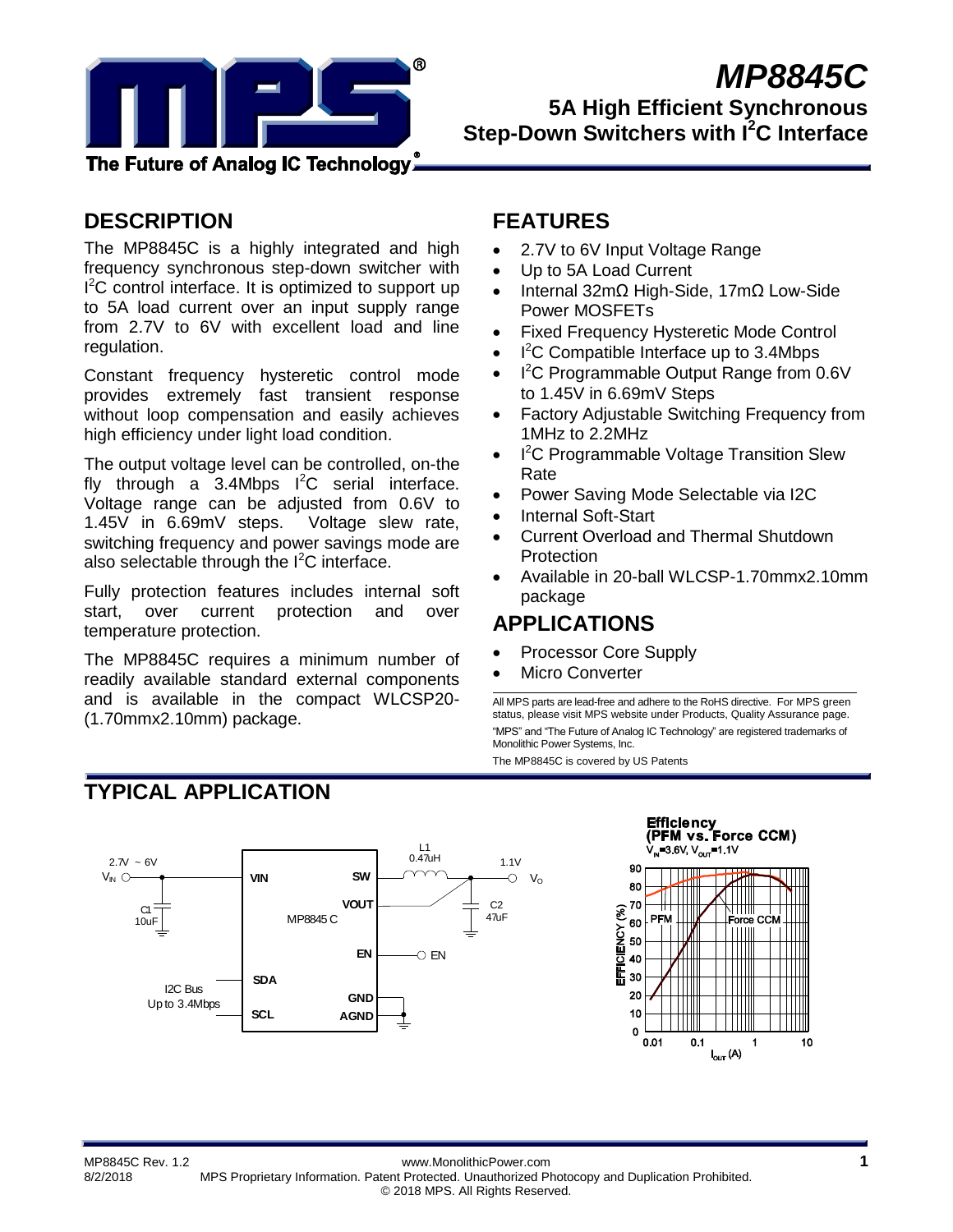

### **ORDERING INFORMATION**

| <b>Part Number*</b> | Package                 | <b>Top Marking</b> |
|---------------------|-------------------------|--------------------|
| MP8845CGC           | WLCSP-20(1.70mmx2.10mm) | See Below          |

\* For Tape & Reel, add suffix –Z (e.g. MP8845CGC–Z);

### **TOP MARKING**

# **BRY** LLL.

BR: product code of MP8845CGC Y: year code LLL: lot number

#### **A B C D E 4 3 2 1**  $\left(\begin{matrix} 0 & \text{vol} \end{matrix}\right)$   $\left(\begin{matrix} 0 & \text{vol} \end{matrix}\right)$   $\left(\begin{matrix} 0 & \text{vol} \end{matrix}\right)$ (GND) (AGND) (SDA)  $\begin{pmatrix} 6ND \end{pmatrix}$   $\begin{pmatrix} 6ND \end{pmatrix}$   $\begin{pmatrix} 6ND \end{pmatrix}$  $\text{SW}$   $\text{SW}$   $\text{VIN}$   $\text{VIN}$  $sw)$   $(sw)$   $(vin)$   $(vin)$ **BOTTOM VIEW A B C D E 1 2 3 4** NC) (EN) (SCL) (VOUT S<br>
GND GND GND GND GND VIN } {SW } {SW VIN § {VIN § {SW } {SW **TOP VIEW WLCSP-20 (1.70mmx2.10mm)**

### **PACKAGE REFERENCE**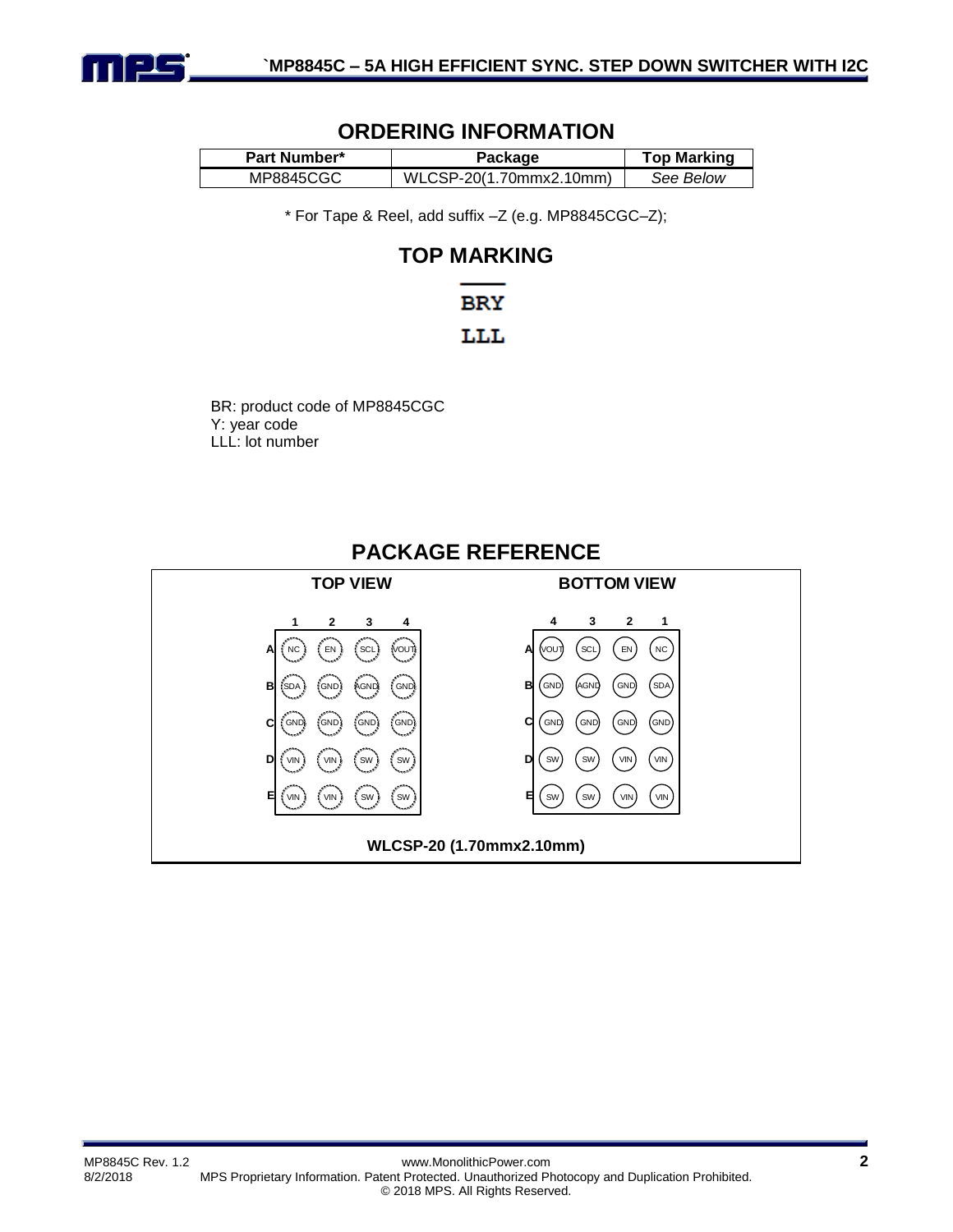

### **ABSOLUTE MAXIMUM RATINGS (1)**

| $V_{SW}$ -0.3V(-2V<5ns) to $V_{IN}$ +0.3 V (8V<5ns)       |  |
|-----------------------------------------------------------|--|
|                                                           |  |
|                                                           |  |
|                                                           |  |
| Continuous Power Dissipation $(T_A = +25^{\circ}C)^{(2)}$ |  |
| WLCSP-20(1.70mmx2.10mm)1.31W                              |  |
| Storage Temperature -65°C to 150°C                        |  |
|                                                           |  |

### *Recommended Operating Conditions* **(3)**

| Operating Junction Temp. $(T_J)$ . -40°C to +125°C |  |
|----------------------------------------------------|--|

*Thermal Resistance* **(4)** *θJA θJC*

WLCSP-20(1.70mmx2.10mm) 95 ...... 30... C/W

#### **Notes:**

- 1) Exceeding these ratings may damage the device.
- 2) The maximum allowable power dissipation is a function of the maximum junction temperature  $T_J$  (MAX), the junction-toambient thermal resistance  $\theta_{JA}$ , and the ambient temperature TA. The maximum allowable continuous power dissipation at any ambient temperature is calculated by  $P_D$  (MAX) = (T<sub>J</sub> (MAX)-TA)/θJA. Exceeding the maximum allowable power dissipation will cause excessive die temperature, and the regulator will go into thermal shutdown. Internal thermal shutdown circuitry protects the device from permanent damage.
- 3) The device is not guaranteed to function outside of its operating conditions.
- 4) Measured on JESD51-7, 4-layer PCB.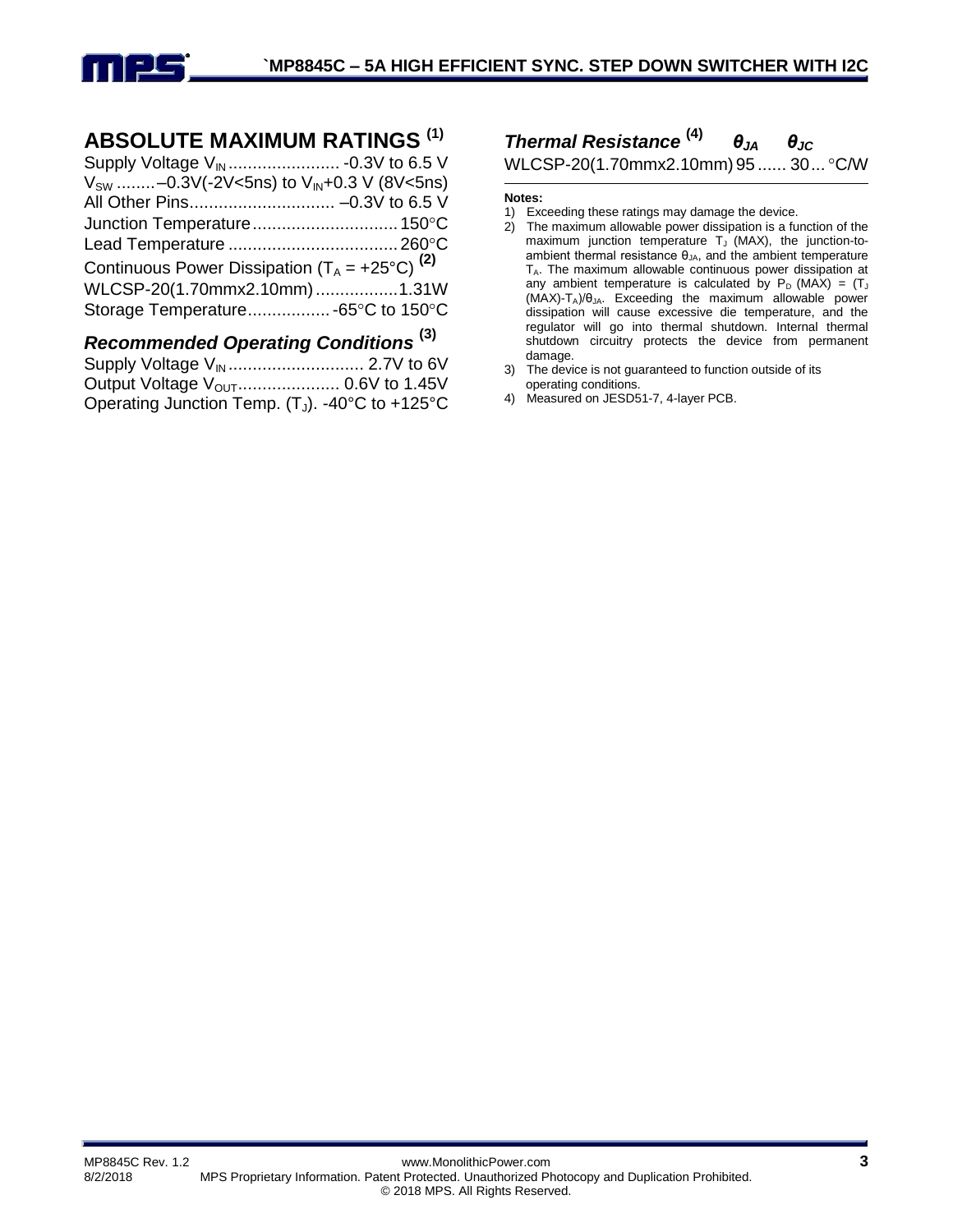

## **ELECTRICAL CHARACTERISTICS**

**VIN = 5V, TJ = -40°C to +125°C, typical value is tested at TJ = +25°C. The limit over temperature is guaranteed by characterization, unless otherwise noted.**

| Parameter                                                     |                            | <b>Symbol Condition</b>                                          | Min   | <b>Typ</b>     | <b>Max</b>   | <b>Units</b> |
|---------------------------------------------------------------|----------------------------|------------------------------------------------------------------|-------|----------------|--------------|--------------|
| Input Voltage Range                                           | $V_{IN}$                   |                                                                  | 2.7   |                | 6            | $\vee$       |
| Quiescent Current <sup>(5)</sup>                              | $I_{\mathsf{Q}}$           | lo=0A, switching, PWM mode                                       |       | 18             |              | mA           |
| <b>Shut Down Current</b>                                      | $I_{\rm S}$                | $V_{EN}$ =GND, $V_{IN}$ =4.2V                                    |       | 10             |              | μA           |
| Internal Reference Voltage                                    | $V_{REF}$                  | $T_{\text{J}} = 25^{\circ}C$                                     | 0.594 | 0.6            | 0.606        | $\vee$       |
|                                                               |                            | $T_J = -40$ °C to 125°C                                          | 0.588 | 0.6            | 0.612        |              |
| <b>Lowest Output Voltage</b>                                  | $V_{LOW}$                  | Register = 00h, $T_J = 25$ °C                                    | 0.594 | 0.6            | 0.606        | $\vee$       |
|                                                               |                            | $T_{\rm J}$ = -40°C to 125°C                                     | 0.588 | 0.6            | 0.612        |              |
| <b>Highest Output Voltage</b>                                 | V <sub>HIGH</sub>          | Register = $7Fh$ , T <sub>J</sub> =25 <sup>°</sup> C             | 1.435 | 1.45           | 1.465        | $\vee$       |
|                                                               |                            | $T_J = -40$ °C to 125°C                                          | 1.421 | 1.45           | 1.479        |              |
| <b>Output Voltage Step</b>                                    | V <sub>STEP</sub>          |                                                                  |       | 6.69           |              | mV           |
| High Side Switch On<br>Resistance                             | $R$ <sub>HSON</sub>        |                                                                  |       | 32             |              | $m\Omega$    |
| Low Side Switch On<br>Resistance                              | $R_{LSON}$                 |                                                                  |       | 17             |              | mΩ           |
| <b>UVLO Rising Threshold</b>                                  | VUVLOR                     |                                                                  |       | 2.45           | 2.7          | $\vee$       |
| <b>UVLO Hysteretic</b>                                        | <b>VUVLOHY</b>             |                                                                  |       | 200            |              | mV           |
| <b>Switching Frequency Range</b>                              | $\mathsf{F}_{\mathsf{SW}}$ |                                                                  | 1     |                | 2.2          | <b>MHz</b>   |
| <b>Frequency Variation</b>                                    | $\mathsf{F}_{\mathsf{SW}}$ |                                                                  |       | 20%            |              |              |
| Minimum On Time <sup>(5)</sup>                                | <b>T</b> <sub>MINON</sub>  |                                                                  |       | 60             |              | ns           |
| Switch Leakage                                                | $I_{SW}$                   | $V_{EN}$ =0V, V <sub>IN</sub> =5V, V <sub>SW</sub> =0V and<br>5V |       |                | $\mathbf{1}$ | uA           |
| <b>EN leakage Current</b>                                     | $I_{EN}$                   | $V_{IN} = V_{EN} = 4.2V$                                         |       |                | $\mathbf{1}$ | uA           |
| EN pull down resistance                                       | $R_{EN}$                   | $V_{EN} = 0V$                                                    |       | 1              |              | <b>MOhm</b>  |
| <b>EN Logic Low Voltage</b>                                   | $V_{ENH}$                  |                                                                  |       |                | 0.4          | $\vee$       |
| EN Logic High Voltage                                         | $V_{ENL}$                  |                                                                  | 1.8   |                |              | V            |
| <b>High Side Switch Peak</b><br><b>Current Limit (source)</b> | $I_{\rm peak}$             |                                                                  | 7.5   | 9              | 10.5         | A            |
| High Side Switch Valley<br>Current Limit <sup>(5)</sup>       | <b>I</b> <sub>valley</sub> |                                                                  |       | 5.8            |              | A            |
| Low Side Switch Current Limit<br>$(sink)$ <sup>(5)</sup>      |                            |                                                                  |       | $-5$           |              | A            |
| Soft-Start Time                                               | $T_{SS-ON}$                | From $V_{EN}$ on to $V_{O}$ rise to 90%<br>target value          |       | 0.4            |              | ms           |
| Thermal Warning <sup>(5)</sup>                                |                            |                                                                  |       | 130            |              | $\circ$ C    |
| Thermal Shutdown <sup>(5)</sup>                               |                            |                                                                  |       | 150            |              | $\circ$ C    |
| <b>DAC Resolution</b>                                         |                            |                                                                  |       | $\overline{7}$ |              | <b>Bits</b>  |

**Note:**

5) Not production tested; guaranteed by design.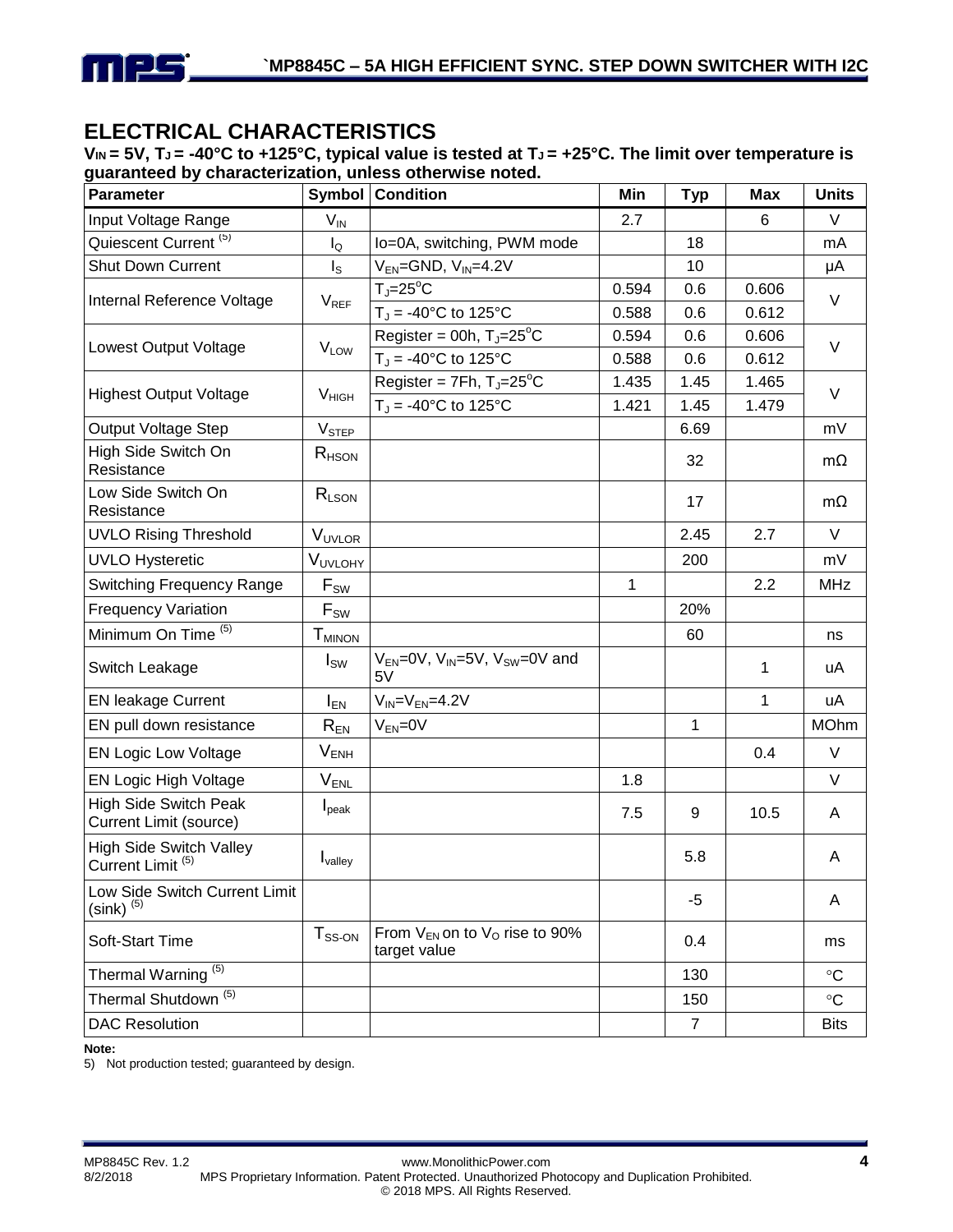# **I/O LEVEL CHARACTERISTICS**

|                                                                                                   | Symbol<br><b>Condition</b> |                                                                                                      | <b>HS-Mode</b>           |                          | <b>LS-Mode</b> | <b>Units</b>                 |        |
|---------------------------------------------------------------------------------------------------|----------------------------|------------------------------------------------------------------------------------------------------|--------------------------|--------------------------|----------------|------------------------------|--------|
| <b>Parameter</b>                                                                                  |                            |                                                                                                      | Min                      | Max                      | Min            | <b>Max</b>                   |        |
| Low-level input voltage                                                                           | $V_{IL}$                   |                                                                                                      | $-0.5$                   | $0.3$ Vcc                | $-0.5$         | $0.3$ Vcc                    | $\vee$ |
| High-level input voltage                                                                          | V <sub>IH</sub>            |                                                                                                      | $0.7$ Vcc                | $Vcc+0.5$                | 0.7Vcc         | $Vcc+0.5$                    | $\vee$ |
| <b>Hysteresis of Schmitt</b>                                                                      | <b>V<sub>HYS</sub></b>     | Vcc>2V                                                                                               | $0.05$ Vcc               | $\overline{\phantom{a}}$ | $0.05$ Vcc     | $\qquad \qquad \blacksquare$ | V      |
| trigger inputs                                                                                    |                            | Vcc<2V                                                                                               | $0.1$ Vcc                | $\overline{\phantom{0}}$ | $0.1$ Vcc      | $\blacksquare$               |        |
| Low-level output<br>voltage(Open drain) at                                                        | $V_{OL}$                   | Vcc>2V                                                                                               | 0                        | 0.4                      | 0              | 0.4                          | $\vee$ |
| 3mA sink current                                                                                  |                            | Vcc<2V                                                                                               | 0                        | $0.2$ $Vcc$              | $\Omega$       | $0.2$ $Vcc$                  |        |
| Low-level output current                                                                          | $I_{OL}$                   |                                                                                                      | $\overline{\phantom{0}}$ | 3                        | ä,             | 3                            | mA     |
| Transfer gate on<br>resistance for currents<br>between SDA and<br>SCAH, or SCL and<br><b>SCLH</b> | $R_{onL}$                  | VOL level, IOL=3mA                                                                                   |                          | 50                       |                | 50                           | Ω      |
| Transfer gate on<br>resistance between SDA<br>and SCAH, or SCL and<br><b>SCLH</b>                 | $R_{onH}$                  | Both signals (SDA and<br>SDAH, or SCL and<br>SCLH) at Vcc level                                      | 50                       |                          | 50             |                              | kΩ     |
| Pull-up current of the<br><b>SCLH</b> current source                                              | $\mathsf{I}_{\text{cs}}$   | <b>SCLH output levels</b><br>between 0.3Vcc and<br>$0.7$ Vcc                                         | $\overline{2}$           | 6                        | 2              | 6                            | mA     |
| Rise time of the SCLH or                                                                          | $t_{rCL}$                  | Output rise time<br>(current source<br>enabled) with an<br>external pull-up current<br>source of 3mA |                          |                          |                |                              |        |
| <b>SCL</b> signal                                                                                 |                            | Capacitive load from<br>10pF to 100pF                                                                | 10                       | 40                       |                |                              | ns     |
|                                                                                                   |                            | Capacitive load of<br>400pF                                                                          | 20                       | 80                       |                |                              | ns     |
| Fall time of the SCLH or                                                                          | $t_{fCL}$                  | Output fall time<br>(current source<br>enabled) with an<br>external pull-up current<br>source of 3mA |                          |                          |                |                              |        |
| SCL signal                                                                                        |                            | Capacitive load from<br>10pF to 100pF                                                                | 10                       | 40                       |                |                              | ns     |
|                                                                                                   |                            | Capacitive load of<br>400pF                                                                          | 20                       | 80                       | 20             | 250                          | ns     |
|                                                                                                   |                            | Capacitive load from<br>10pF to 100pF                                                                | 10                       | 80                       | ۰              | ۰                            | ns     |
| Rise time of SDAH signal                                                                          | $t_{rDA}$                  | Capacitive load of<br>400pF                                                                          | 20                       | 160                      | 20             | 250                          | ns     |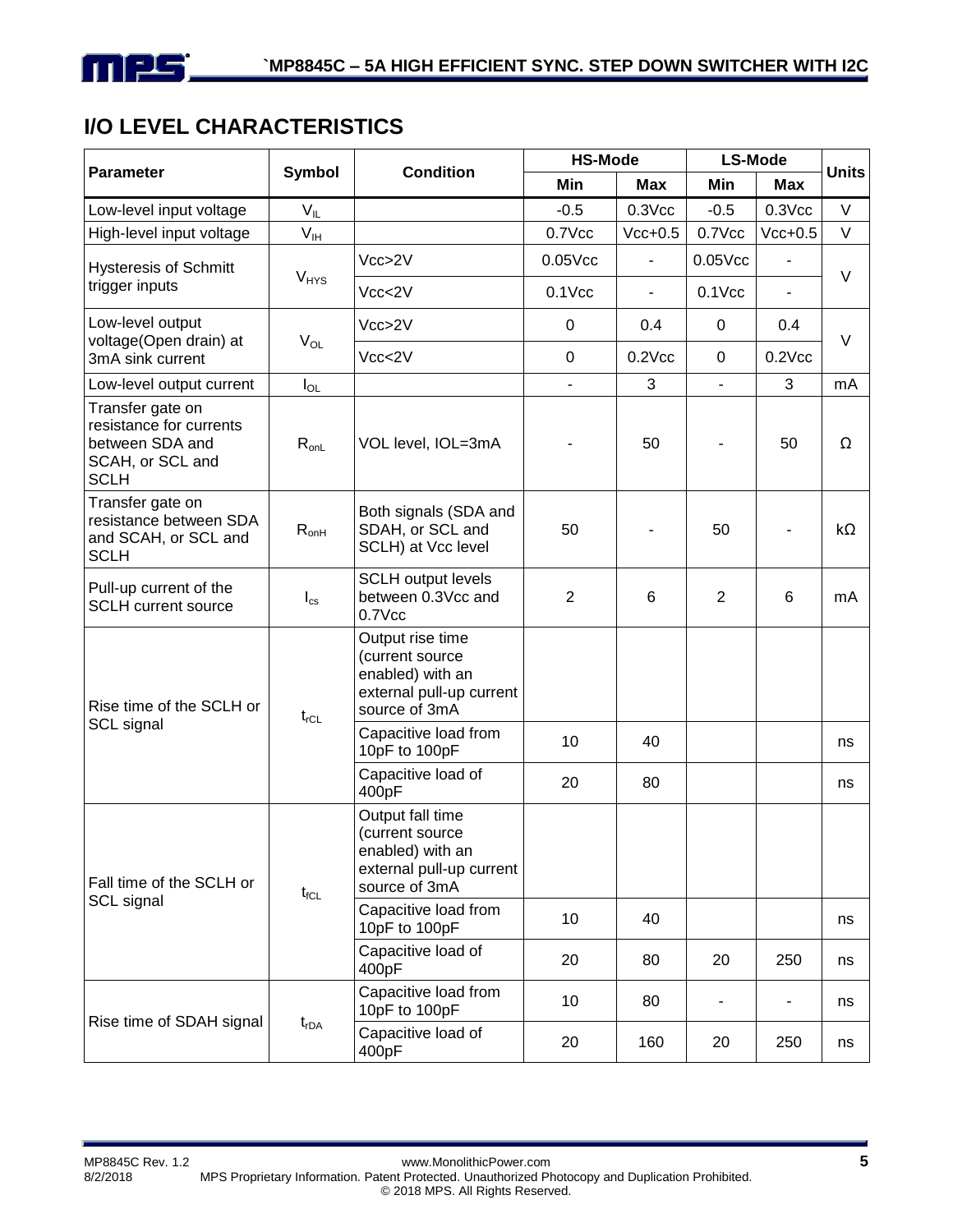# **I/O LEVEL CHARACTERISTICS** *(continued)*

| <b>Parameter</b>                                                        |                  | <b>Condition</b>                           | <b>HS-Mode</b> |            | <b>LS-Mode</b> |            | Units |
|-------------------------------------------------------------------------|------------------|--------------------------------------------|----------------|------------|----------------|------------|-------|
|                                                                         | Symbol           |                                            | Min            | <b>Max</b> | Min            | <b>Max</b> |       |
|                                                                         |                  | Capacitive load from<br>10pF to 100pF      | 10             | 80         |                |            | ns    |
| Fall time of SDAH signal                                                | t <sub>fDA</sub> | Capacitive load of<br>400pF                | 20             | 160        | 20             | 250        | ns    |
| Pulse width of spikes that<br>must be suppressed by<br>the input filter | t <sub>SP</sub>  |                                            | 0              | 10         | $\Omega$       | 50         | ns    |
| Input current each I/O pin                                              | Ιĵ.              | Input voltage between<br>0.1Vcc and 0.9Vcc |                | 10         | $-10$          | $+10$      | uA    |
| Capacitance for each I/O<br>pin                                         | $C_i$            |                                            |                | 10         | ۰              | 10         | рF    |

## **I2C PORT SIGNAL CHARACTERISTICS**

| <b>Parameter</b>                                                                                | <b>Symbol</b>                   | <b>Condition</b> | $Cb=100pF$  |                          | $Cb=400pF$ |                          | <b>Units</b> |
|-------------------------------------------------------------------------------------------------|---------------------------------|------------------|-------------|--------------------------|------------|--------------------------|--------------|
|                                                                                                 |                                 |                  | Min         | <b>Max</b>               | Min        | <b>Max</b>               |              |
| <b>SCLH and SCL clock</b><br>frequency                                                          | $f_{\scriptstyle\text{SCHL}}$   |                  | 0           | 3.4                      | 0          | 0.4                      | <b>MHz</b>   |
| Set-up time for a<br>repeated START<br>condition                                                | ${\sf T}_{{\sf SU};\text{STA}}$ |                  | 160         | $\blacksquare$           | 600        |                          | ns           |
| Hold time (repeated)<br><b>START</b> condition                                                  | $T_{HD;STA}$                    |                  | 160         | $\overline{\phantom{a}}$ | 600        | $\blacksquare$           | ns           |
| Low period of the SCL<br>clock                                                                  | $t_{LOW}$                       |                  | 160         |                          | 1300       | ä,                       | ns           |
| High period of the SCL<br>clock                                                                 | $t_{HIGH}$                      |                  | 60          |                          | 600        |                          | ns           |
| Data set-up time                                                                                | $T_{\text{SU:DAT}}$             |                  | 10          | $\blacksquare$           | 100        | $\overline{\phantom{a}}$ | ns           |
| Data hold time                                                                                  | T <sub>HD;DAT</sub>             |                  | $\mathbf 0$ | 70                       | 0          | $\overline{\phantom{a}}$ | ns           |
| Rise time of SCLH signal                                                                        | $t_{rCL}$                       |                  | 10          | 40                       | 20*0.1Cb   | 300                      | ns           |
| Rise time of SCLH signal<br>after a repeated START<br>condition and after an<br>acknowledge bit | $t_{fCL1}$                      |                  | 10          | 80                       | 20*0.1Cb   | 300                      | ns           |
| Fall time of SCLH signal                                                                        | $T_{fCL}$                       |                  | 10          | 40                       | 20*0.1Cb   | 300                      | ns           |
| Rise time of SDAH signal                                                                        | $t_{fDA}$                       |                  | 10          | 80                       | 20*0.1Cb   | 300                      | ns           |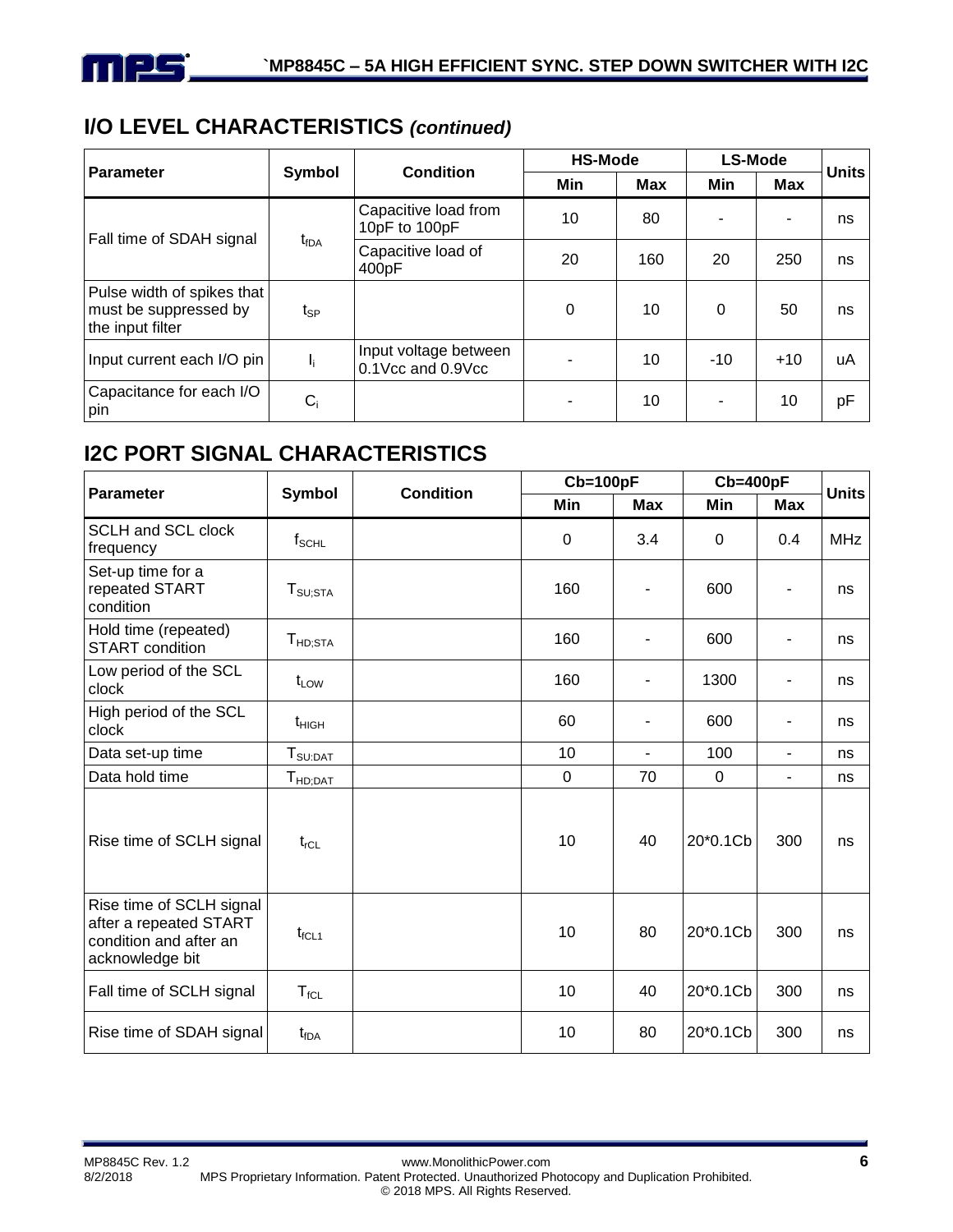

# **I2C PORT SIGNAL CHARACTERISTICS** *(continued)*

|                                                        |                                |                                    | $Cb=100pF$ |             | $Cb=400pF$     |     |              |
|--------------------------------------------------------|--------------------------------|------------------------------------|------------|-------------|----------------|-----|--------------|
| l Parameter                                            | Symbol                         | <b>Condition</b>                   | Min        | Max         | Min            | Max | <b>Units</b> |
| Fall time of SDAH signal                               | $T_{fDA}$                      |                                    | 10         | 80          | 20*0.1Cb       | 300 | ns           |
| Set-up time for STOP<br>condition                      | $T_{\mathsf{SU};\mathsf{STO}}$ |                                    | 160        |             | 600            |     | ns           |
| Bus free time between a<br>STOP and START<br>condition | $\mathsf{T}_{\mathsf{BUF}}$    |                                    | 160        |             | 1300           |     | ns           |
| Data Valid Time                                        | $T_{VD;DAT}$                   |                                    |            | 160         | $\blacksquare$ | 900 | ns           |
| Data valid acknowledge<br>time                         | $T_{VD;ACK}$                   |                                    |            | 160         |                | 900 | ns           |
|                                                        |                                | SDAH and SCLH line                 |            | 100         |                | 400 | pF           |
| Capacitive load for each<br>bus line                   | $C_{b}$                        | SDAH+SDA line and<br>SCLH+SCL line |            | 400         |                | 400 | рF           |
| Noise margin at the<br>LOW level                       | $C_i$                          | For each connected<br>device       |            | $0.1$ Vcc   | $0.1$ Vcc      |     | $\vee$       |
| Noise margin at the<br>HIGH level                      | $V_{nH}$                       | For each connected<br>device       |            | $0.2$ $Vcc$ | $0.2$ $Vcc$    |     | $\vee$       |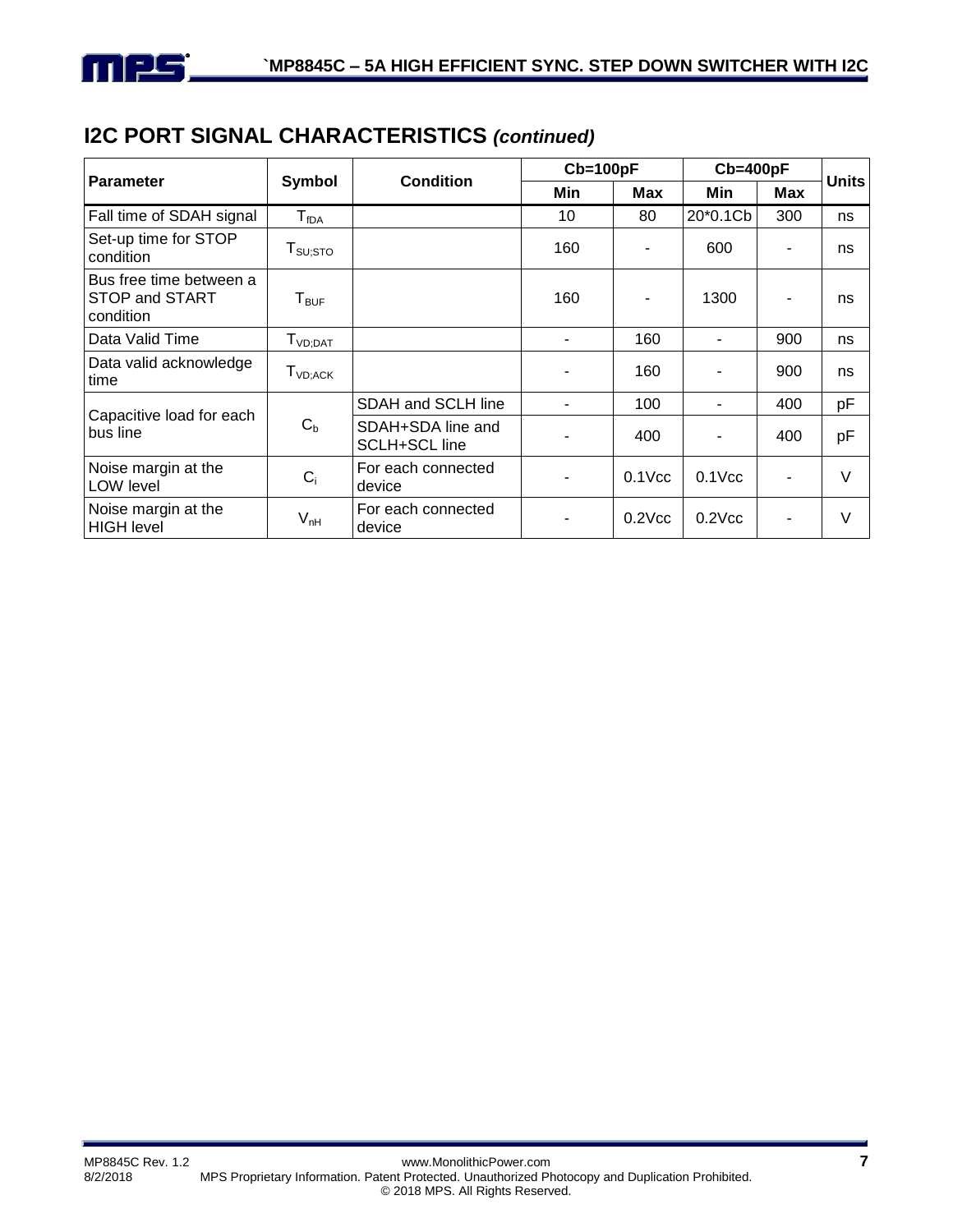### **TYPICAL CHARACTERISTICS**

mps

 $V_{IN}$  = 5V,  $V_{OUT}$  = 1.1V, L = 0.47µH,  $C_{OUT}$ =2\*22µF,  $T_A$  = 25°C, unless otherwise noted.

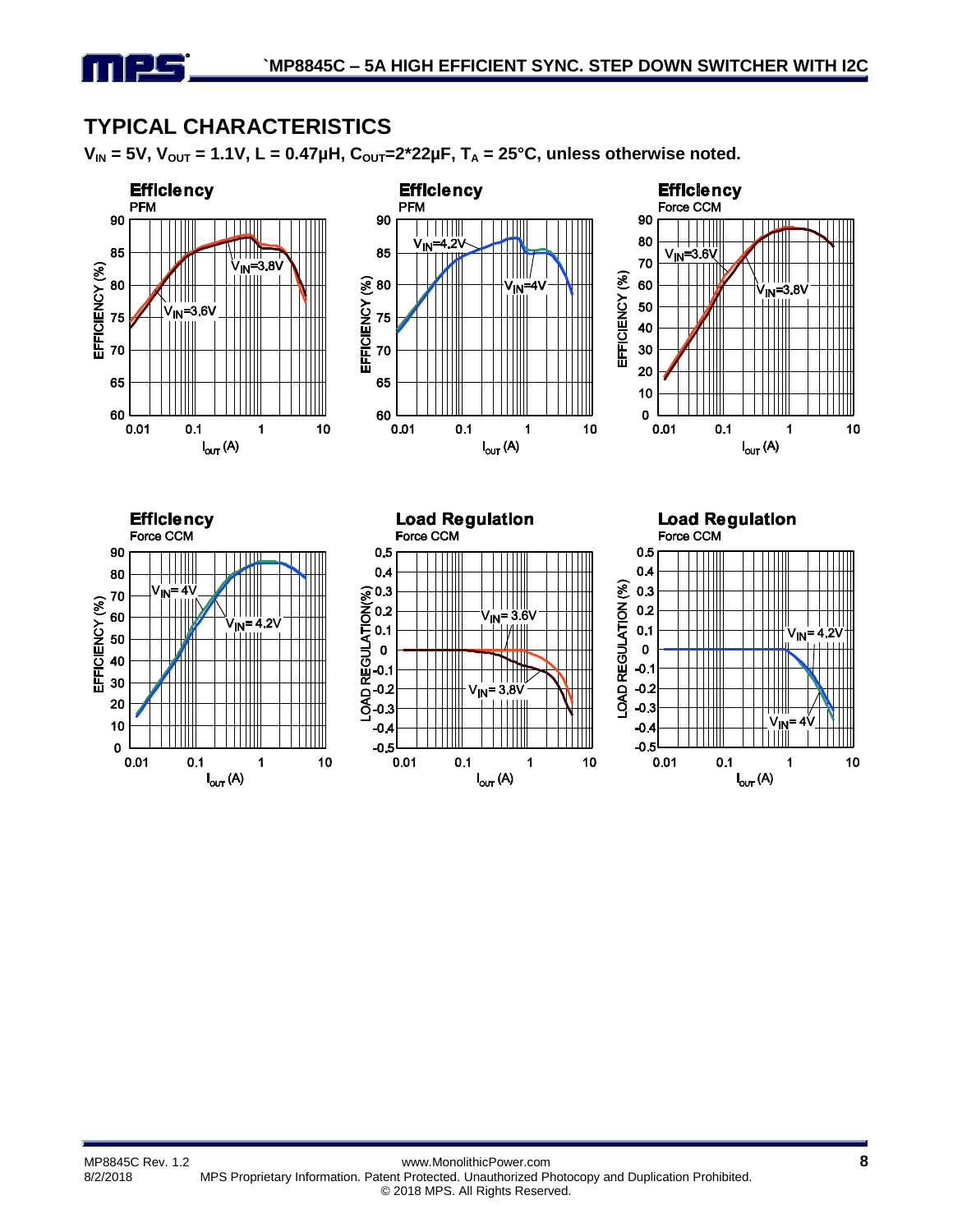### **TYPICAL CHARACTERISTICS** *(continued)*

mpc

 $V_{IN}$  = 5V,  $V_{OUT}$  = 1.1V, L = 0.47µH,  $C_{OUT}$ =2\*22µF, PFM,  $T_A$  = 25°C, unless otherwise noted.

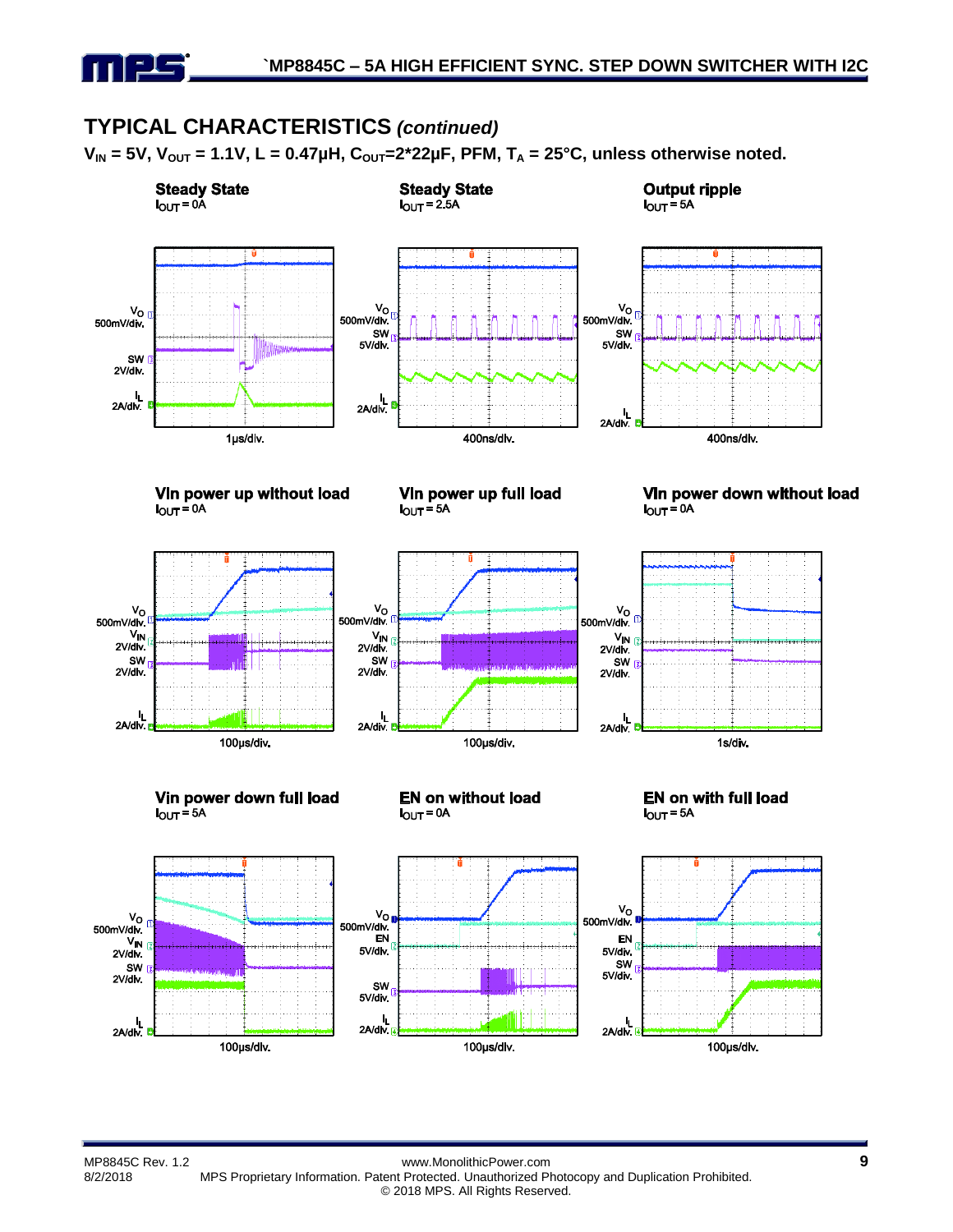# **TYPICAL CHARACTERISTICS** *(***continued***)*

n 125

 $V_{IN}$  = 5V,  $V_{OUT}$  = 1.1V, L = 0.47µH,  $C_{OUT}$ =2\*22µF, PFM,  $T_A$  = 25°C, unless otherwise noted.

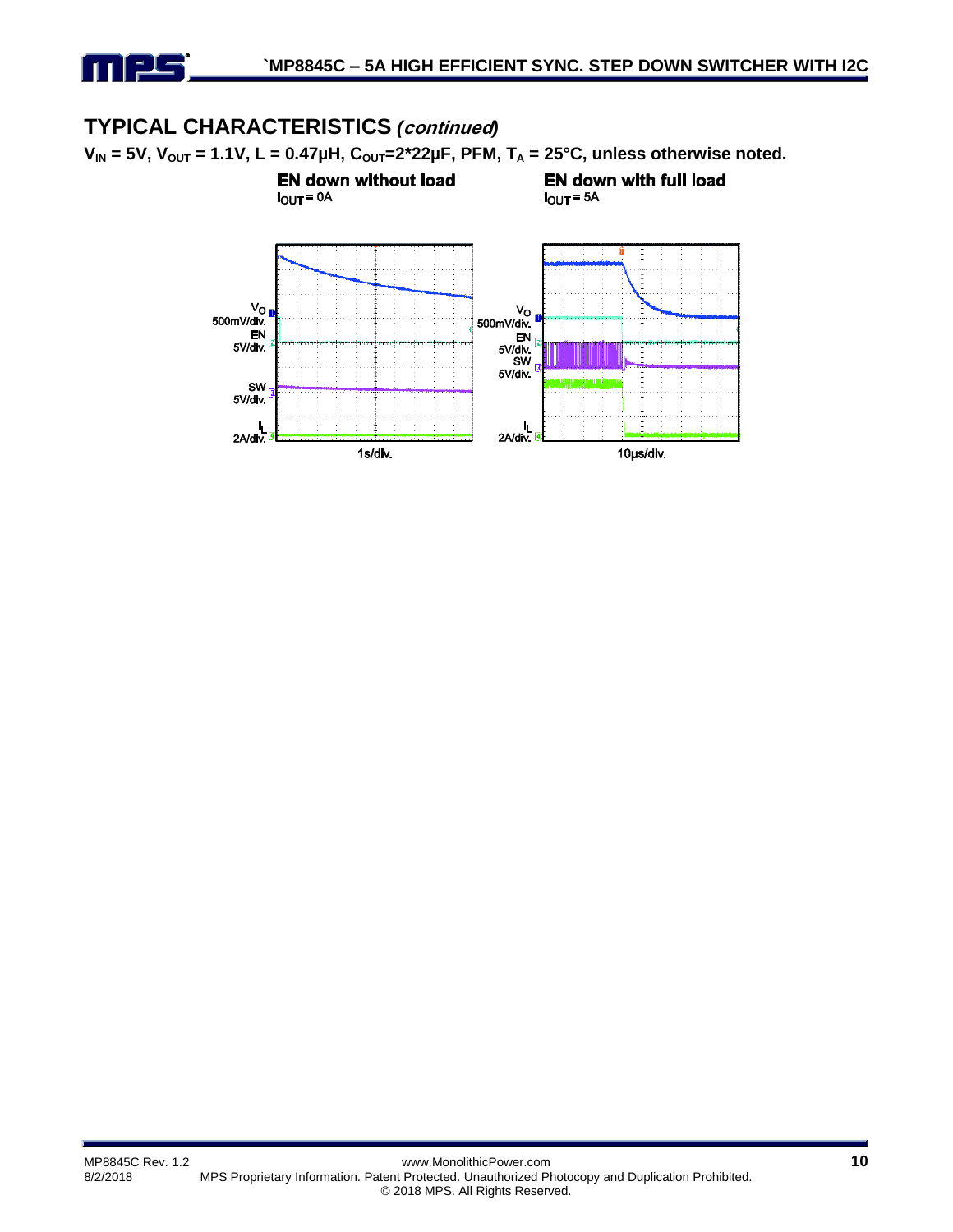

### **PIN FUNCTIONS**

| Package<br>Pin# | <b>Name</b> | <b>Description</b>                                                   |  |  |  |  |  |  |
|-----------------|-------------|----------------------------------------------------------------------|--|--|--|--|--|--|
| A <sub>1</sub>  | <b>NC</b>   | Not Connect. Internal test use. Float it or connect to ground is ok. |  |  |  |  |  |  |
| A2              | EN          | ON and Off Control.                                                  |  |  |  |  |  |  |
| A3              | <b>SCL</b>  | <b>I2C Serial Clock.</b>                                             |  |  |  |  |  |  |
| A4              | <b>VOUT</b> | Output Voltage Sensing.                                              |  |  |  |  |  |  |
| <b>B1</b>       | <b>SDA</b>  | I2C Serial Data.                                                     |  |  |  |  |  |  |
| B2, B4, C1-C4   | <b>GND</b>  | Power Ground.                                                        |  |  |  |  |  |  |
| B <sub>3</sub>  | AGND        | Analog Ground.                                                       |  |  |  |  |  |  |
| D1, D2, E1, E2  | <b>VIN</b>  | Input Supply Voltage.                                                |  |  |  |  |  |  |
| D3, D4, E3, E4  | <b>SW</b>   | Switch Note.                                                         |  |  |  |  |  |  |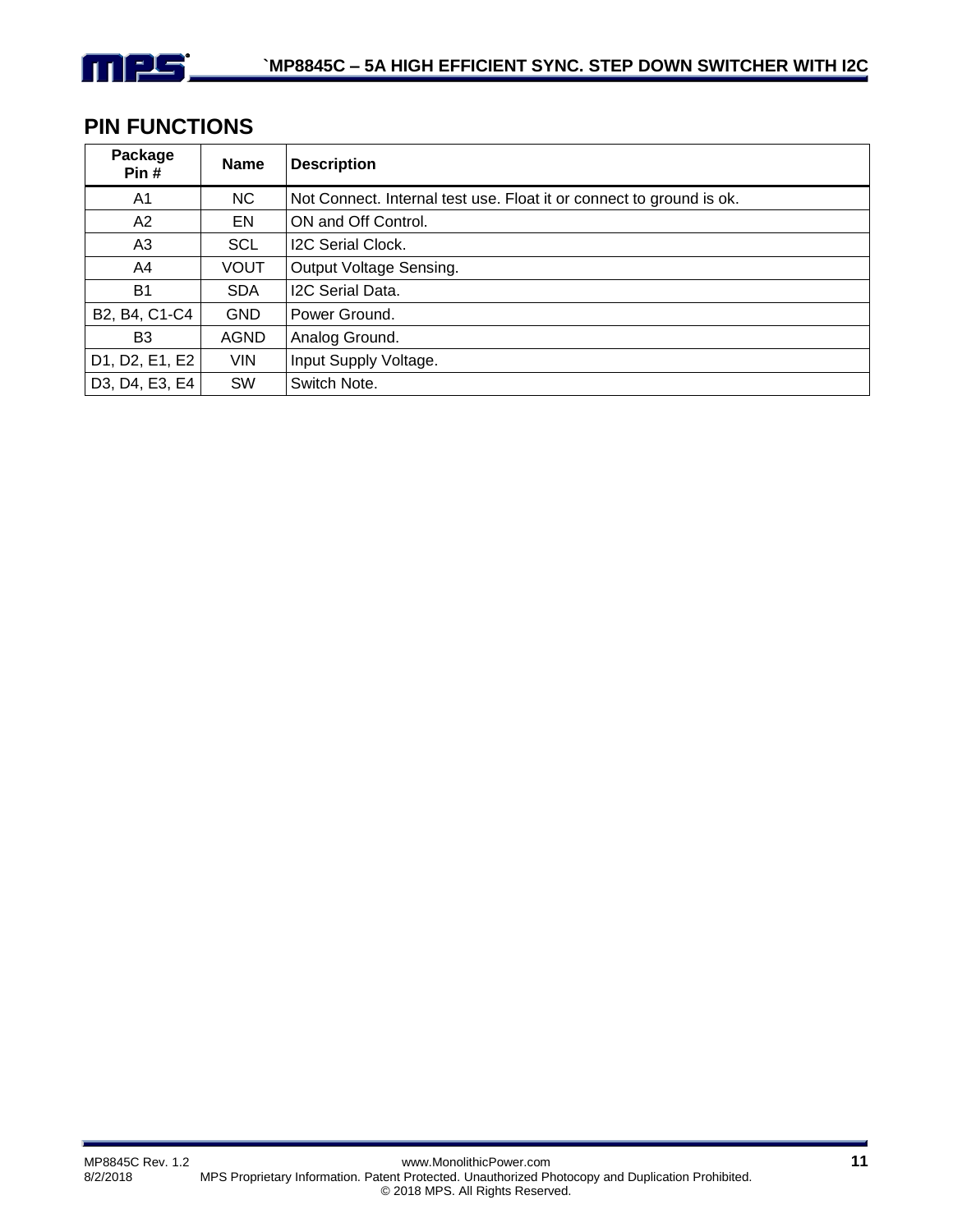

# **REGISERS AND DESCRIPTION**

### **Register Map**

| <b>ADD</b> | <b>NAME</b>     | R/W | D7          | D6                  | D <sub>5</sub> | D4       | D3       | D <sub>2</sub> | D1         | D <sub>0</sub> |  |
|------------|-----------------|-----|-------------|---------------------|----------------|----------|----------|----------------|------------|----------------|--|
| 00         | VSEL            | R/W | EN          | Output reference    |                |          |          |                |            |                |  |
| 01         | SysCntIreg1     | R/M |             | Switching frequency |                | Reserved | Reserved | Palohi         | Vinovp     | Mode           |  |
| 02         | SysCntlreg2     | R/W |             | Reserved            | Go             | Out-dis  | Reserved |                | Slew rate  |                |  |
| 03         | ID1             | R   |             |                     | Vendor ID      |          |          | Die id         |            |                |  |
| 04         | ID <sub>2</sub> | R   |             |                     | Reserved       |          |          | Die rev        |            |                |  |
| 05         | <b>Status</b>   | R   | <b>ILIM</b> | UVLO                | OVP            | VoOV     | VoUV     | <b>PGOOD</b>   | <b>OTW</b> | EN<br>stat     |  |

#### **Default Value of Register**

| <b>ADD</b> | <b>NAME</b>   | R/W    | D7        | D6        | D <sub>5</sub> | D4        | D3        | D <sub>2</sub> | D1        | D <sub>0</sub> |
|------------|---------------|--------|-----------|-----------|----------------|-----------|-----------|----------------|-----------|----------------|
| 00         | <b>VSEL</b>   | R/W    |           |           |                |           |           |                |           |                |
| 01         | SysCntIreg1   | R/W    |           |           |                |           |           |                |           |                |
| 02         | SysCntIreg2   | R/W    |           |           |                |           |           |                |           |                |
| 03         | ID1           | D<br>r |           |           |                |           |           |                |           |                |
| 04         | ID2           | רז     |           |           |                |           |           |                |           |                |
| 05         | <b>Status</b> | D      | <b>NA</b> | <b>NA</b> | <b>NA</b>      | <b>NA</b> | <b>NA</b> | NA             | <b>NA</b> | <b>NA</b>      |

#### **Register Description**

### **1. Reg00 VSEL**

| <b>NAME</b>         | <b>BITS</b> | <b>DESCRIPTION</b>                                                                                                 |
|---------------------|-------------|--------------------------------------------------------------------------------------------------------------------|
| EN                  | D7          | I2C controlled enable. When EN pin is low, the converter is off. When EN pin is high,<br>the EN bit will take over |
| Output<br>Reference | D[6:0]      | Set output voltage from 0.6V to 1.45V as Table 1                                                                   |

### **Table 1— Output Voltage Chart**

| D[6:0]   | <b>VOUT</b> | D[6:0]   | <b>VOUT</b> | D[6:0]   | <b>VOUT</b> | D[6:0]      | <b>VOUT</b> |
|----------|-------------|----------|-------------|----------|-------------|-------------|-------------|
| 000 0000 | 0.6000      | 010 0000 | 0.8141      | 100 0000 | 1.0282      | 110 0000    | 1.2422      |
| 000 0001 | 0.6067      | 010 0001 | 0.8208      | 100 0001 | 1.0349      | 110 0001    | 1.2489      |
| 000 0010 | 0.6134      | 010 0010 | 0.8275      | 100 0010 | 1.0415      | 110 0010    | 1.2556      |
| 000 0011 | 0.6201      | 010 0011 | 0.8342      | 100 0011 | 1.0482      | 110 0011    | 1.2623      |
| 000 0100 | 0.6268      | 010 0100 | 0.8408      | 100 0100 | 1.0549      | 110 0100    | 1.2690      |
| 000 0101 | 0.6335      | 010 0101 | 0.8475      | 100 0101 | 1.0616      | 110 0101    | 1.2757      |
| 000 0110 | 0.6401      | 010 0110 | 0.8542      | 100 0110 | 1.0683      | 110 0110    | 1.2824      |
| 000 0111 | 0.6468      | 010 0111 | 0.8609      | 100 0111 | 1.0750      | 110 0111    | 1.2891      |
| 000 1000 | 0.6535      | 010 1000 | 0.8676      | 100 1000 | 1.0817      | 110 1000    | 1.2958      |
| 000 1001 | 0.6602      | 010 1001 | 0.8743      | 100 1001 | 1.0884      | 110 1001    | 1.3025      |
| 000 1010 | 0.6669      | 010 1010 | 0.8810      | 100 1010 | 1.0951      | 110 1010    | 1.3091      |
| 000 1011 | 0.6736      | 010 1011 | 0.8877      | 100 1011 | 1.1018      | 110 1011    | 1.3158      |
| 000 1100 | 0.6803      | 010 1100 | 0.8944      | 100 1100 | 1.1084      | 110 1100    | 1.3225      |
| 000 1101 | 0.6870      | 010 1101 | 0.9011      | 100 1101 | 1.1151      | 110 1101    | 1.3292      |
| 000 1110 | 0.6937      | 010 1110 | 0.9077      | 100 1110 | 1.1218      | 110 1110    | 1.3359      |
| 000 1111 | 0.7004      | 010 1111 | 0.9144      | 100 1111 | 1.1285      | 110 1111    | 1.3426      |
| 001 0000 | 0.7070      | 011 0000 | 0.9211      | 101 0000 | 1.1352      | 111 0000    | 1.3493      |
| 001 0001 | 0.7137      | 011 0001 | 0.9278      | 101 0001 | 1.1419      | 0001<br>111 | 1.3560      |
| 001 0010 | 0.7204      | 011 0010 | 0.9345      | 101 0010 | 1.1486      | 0010<br>111 | 1.3627      |
| 001 0011 | 0.7271      | 011 0011 | 0.9412      | 101 0011 | 1.1553      | 111 0011    | 1.3694      |
| 001 0100 | 0.7338      | 011 0100 | 0.9479      | 101 0100 | 1.1620      | 111 0100    | 1.3760      |
| 001 0101 | 0.7405      | 011 0101 | 0.9546      | 101 0101 | 1.1687      | 111 0101    | 1.3827      |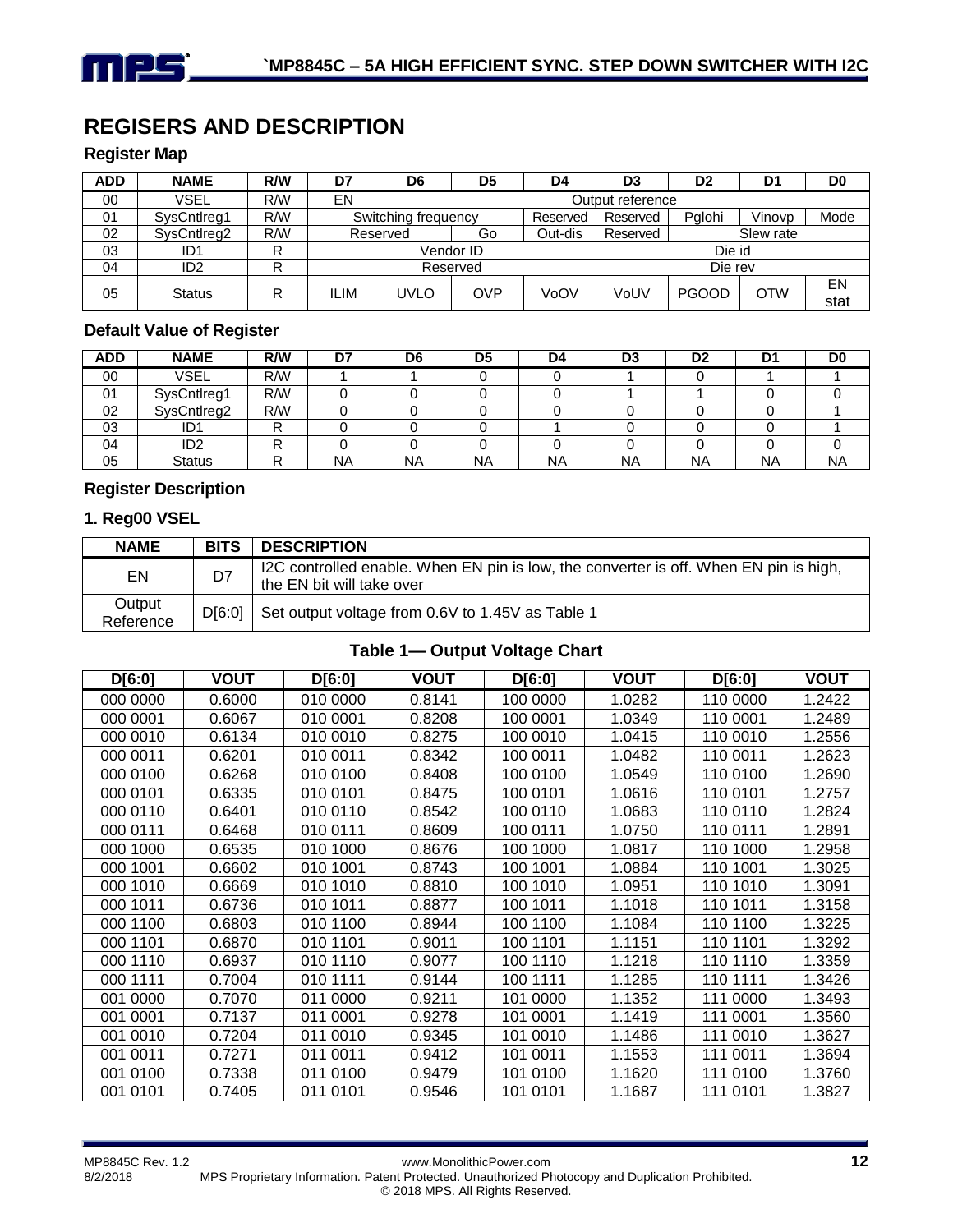

| D[6:0]   | <b>VOUT</b> | D[6:0]   | <b>VOUT</b> | D[6:0]   | <b>VOUT</b> | D[6:0]   | <b>VOUT</b> |
|----------|-------------|----------|-------------|----------|-------------|----------|-------------|
| 001 0110 | 0.7472      | 011 0110 | 0.9613      | 101 0110 | 1.1753      | 111 0110 | 1.3894      |
| 001 0111 | 0.7539      | 011 0111 | 0.9680      | 101 0111 | 1.1820      | 111 0111 | 1.3961      |
| 001 1000 | 0.7606      | 011 1000 | 0.9746      | 101 1000 | 1.1887      | 111 1000 | 1.4028      |
| 001 1001 | 0.7673      | 011 1001 | 0.9813      | 101 1001 | 1.1954      | 111 1001 | 1.4095      |
| 001 1010 | 0.7739      | 011 1010 | 0.9880      | 101 1010 | 1.2021      | 111 1010 | 1.4162      |
| 001 1011 | 0.7806      | 011 1011 | 0.9947      | 101 1011 | 1.2088      | 111 1011 | 1.4229      |
| 001 1100 | 0.7873      | 011 1100 | 1.0014      | 101 1100 | 1.2155      | 111 1100 | 1.4296      |
| 001 1101 | 0.7940      | 011 1101 | 1.0081      | 101 1101 | 1.2222      | 111 1101 | 1.4363      |
| 001 1110 | 0.8007      | 011 1110 | 1.0148      | 101 1110 | 1.2289      | 111 1110 | 1.4429      |
| 001 1111 | 0.8074      | 011 1111 | 1.0215      | 101 1111 | 1.2356      | 111 1111 | 1.4496      |

### **Table 1—Output Voltage Chart** *(continued)*

### **2. Reg01 SysCntlreg1**

| <b>NAME</b> | <b>BITS</b>    | <b>DESCRIPTION</b>                                                                                                                                                                                             |                                                   |        |                            |  |
|-------------|----------------|----------------------------------------------------------------------------------------------------------------------------------------------------------------------------------------------------------------|---------------------------------------------------|--------|----------------------------|--|
|             |                | D[7:5]                                                                                                                                                                                                         | Switching<br>Frequency                            | D[7:5] | <b>Switching Frequency</b> |  |
| Switching   | D[7:5]         | 000                                                                                                                                                                                                            | 2.2MHz (Default)                                  | 100    | $1.25$ MHz                 |  |
| Frequency   |                | 001                                                                                                                                                                                                            | 2MHz                                              | 101    | 1.11MHz                    |  |
|             |                | 010                                                                                                                                                                                                            | $1.67$ MHz                                        | 110    | 1MHz                       |  |
|             |                | 011                                                                                                                                                                                                            | --                                                | 111    | --                         |  |
| Reserved    | D4             | Reserved                                                                                                                                                                                                       |                                                   |        |                            |  |
| Reserved    | D <sub>3</sub> | Reserved                                                                                                                                                                                                       |                                                   |        |                            |  |
| PG LOHI     | D <sub>2</sub> | A "0" here sets "PGOOD" to sense only a negative voltage excursion of VO from the<br>reference. A high (default) will set "PGOOD" to detect both a positive and negative<br>excursion of VO from the reference |                                                   |        |                            |  |
| VIN OVP     | D <sub>1</sub> | A "1" disables the VIN OVP function. Converter will continue to operate. A low will turn-<br>off the converter when Vin reaches Vin Max.                                                                       |                                                   |        |                            |  |
| Mode        | D <sub>0</sub> |                                                                                                                                                                                                                | A "0" enables PFM mode, a high disables PFM mode. |        |                            |  |

### **3. Reg02 SysCntlreg2**

| <b>NAME</b>      | <b>BITS</b>    | <b>DESCRIPTION</b>                                                           |                                                                                       |        |                            |  |
|------------------|----------------|------------------------------------------------------------------------------|---------------------------------------------------------------------------------------|--------|----------------------------|--|
| Reserved         | D[7:6]         | Reserved                                                                     |                                                                                       |        |                            |  |
| Go.              | D <sub>5</sub> | Writing to this bit starts a Vout transition regardless of its initial value |                                                                                       |        |                            |  |
| Output           | D <sub>4</sub> |                                                                              | A "0" disables the Output discharge, the output voltage just be discharged by load. A |        |                            |  |
| Discharge        |                | high enables internal pull down.                                             |                                                                                       |        |                            |  |
| Reserved         | D <sub>3</sub> | Reserved                                                                     |                                                                                       |        |                            |  |
|                  |                | D[2:0]                                                                       | <b>SLEW RATE</b>                                                                      | D[2:0] | <b>SLEW RATE</b>           |  |
|                  |                | 000                                                                          | $64$ mV/ $\mu$ s                                                                      | 100    | $4 \text{ mV/}\mu\text{s}$ |  |
| <b>Slew Rate</b> | D[2:0]         | 001                                                                          | 32 mV/us                                                                              | 101    | $2 \text{ mV/}\mu\text{s}$ |  |
|                  |                | 010                                                                          | $16 \text{ mV/}\mu\text{s}$                                                           | 110    | 1 $\text{mV/}\mu\text{s}$  |  |
|                  |                | 011                                                                          | 8 mV/µs                                                                               | 111    | $0.5$ mV/ $\mu$ s          |  |

### **4. Reg03 ID1**

| <b>NAME</b> | <b>BITS</b> | <b>DESCRIPTION</b>                              |
|-------------|-------------|-------------------------------------------------|
| Vendor ID   | DI7<br>'4'  | ID<br>$-$<br><b>JDOR</b><br>'ENI                |
| Die ID      | D[3:0]      | $\overline{\phantom{a}}$<br>$\sim$<br>vpe<br>טו |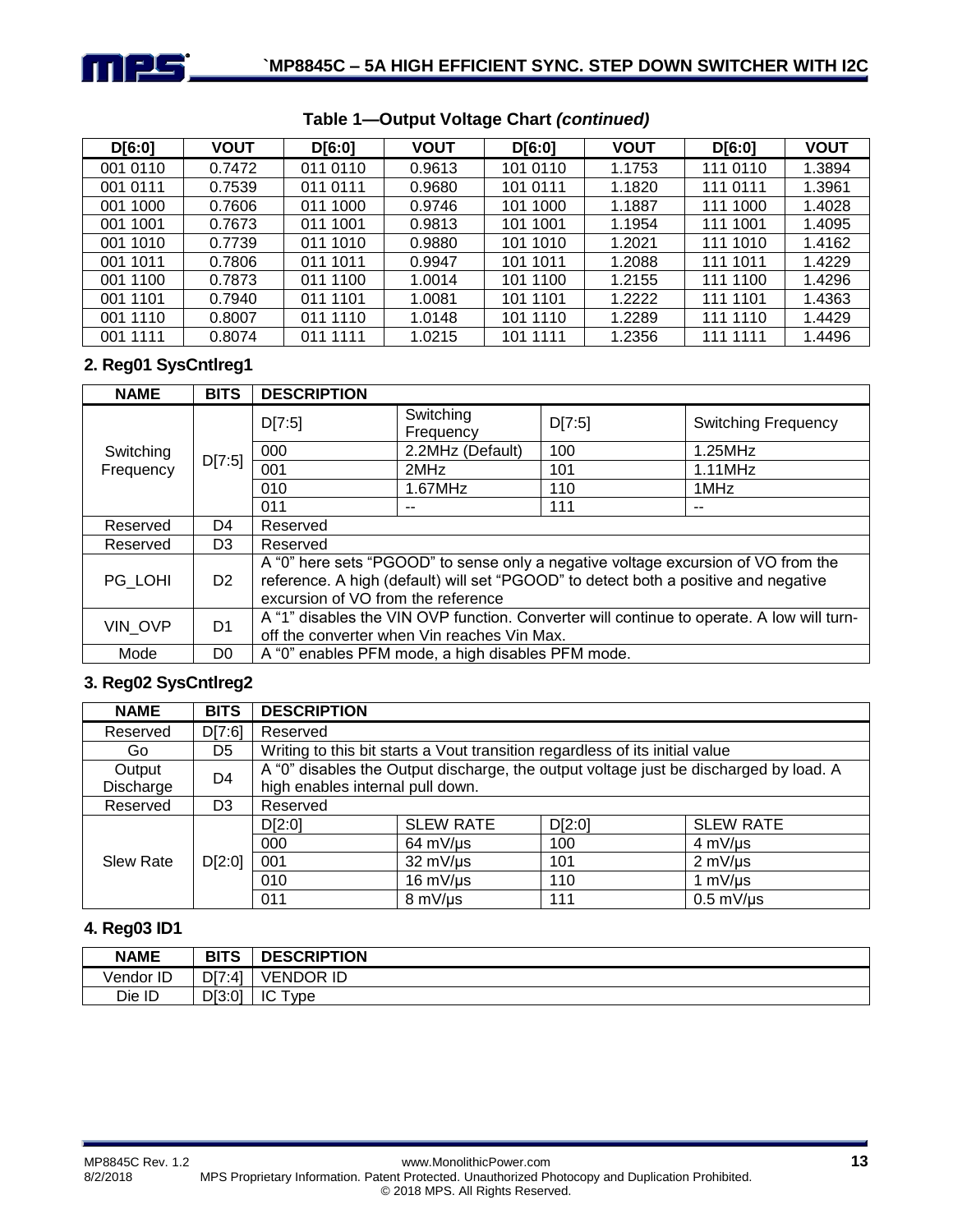

### **5. Reg04 ID2**

| <b>NAME</b> | <b>BITS</b> | <b>DESCRIPTION</b> |
|-------------|-------------|--------------------|
| Reserved    | DT:41       | <b>RESERVED</b>    |
| Die Rev     | D[3:0]      | Die<br>revision    |

### **6. Reg05 Status**

| <b>NAME</b>  | <b>BITS</b>    | <b>DESCRIPTION</b>                                                                                                  |
|--------------|----------------|---------------------------------------------------------------------------------------------------------------------|
| ILIM         | D7             | When bit is high, IC is in current limit                                                                            |
| <b>UVLO</b>  | D6             | When bit is high Vin is less than the UVLO threshold                                                                |
| <b>OVP</b>   | D5             | When bit is high Vin is greater than the OVP threshold                                                              |
| VoOV         | D4             | When bit is high a voltage higher than 110% of regulation voltage is presented.                                     |
| VoUV         | D <sub>3</sub> | When bit is high a voltage lower than 90% of regulation voltage is presented.                                       |
| <b>PGOOD</b> | D <sub>2</sub> | When bit is high, the output is in regulation; otherwise the output voltage is out of +/-<br>10% regulation window. |
| <b>OTW</b>   | D <sub>1</sub> | When junction temperature is higher than $130^{\circ}$ C, the bit is high, otherwise is low.                        |
| En stat      | D <sub>0</sub> | When bit is high the SMPS is enabled, when bit is low the SMPS is disabled.                                         |

### **Operation Status**

| <b>CONIDTION</b>                             | РG   | <b>REGULATION</b> | <b>LATCH-OFF</b> | <b>STATUS BIT</b> |
|----------------------------------------------|------|-------------------|------------------|-------------------|
| <b>VIN Overvoltage</b>                       | LOW  | OFF               | NO.              | <b>OVP</b>        |
| <b>VIN Under Voltage</b>                     | LOW  | <b>OFF</b>        | N/A              | <b>UVLO</b>       |
| <b>Thermal Warning</b>                       | LOW  | ON                | NO.              | <b>OTW</b>        |
| <b>Thermal Shut Down</b>                     | LOW  | <b>OFF</b>        | YES              | N/A               |
| <b>Current Limit</b>                         | HIGH | ON                | NO.              | <b>ILIM</b>       |
| Output Under voltage                         | LOW  | <b>OFF</b>        | YES              | VoUV              |
| Output Over Voltage (>110% of target output) | LOW  | ON                | NO               | VoOV              |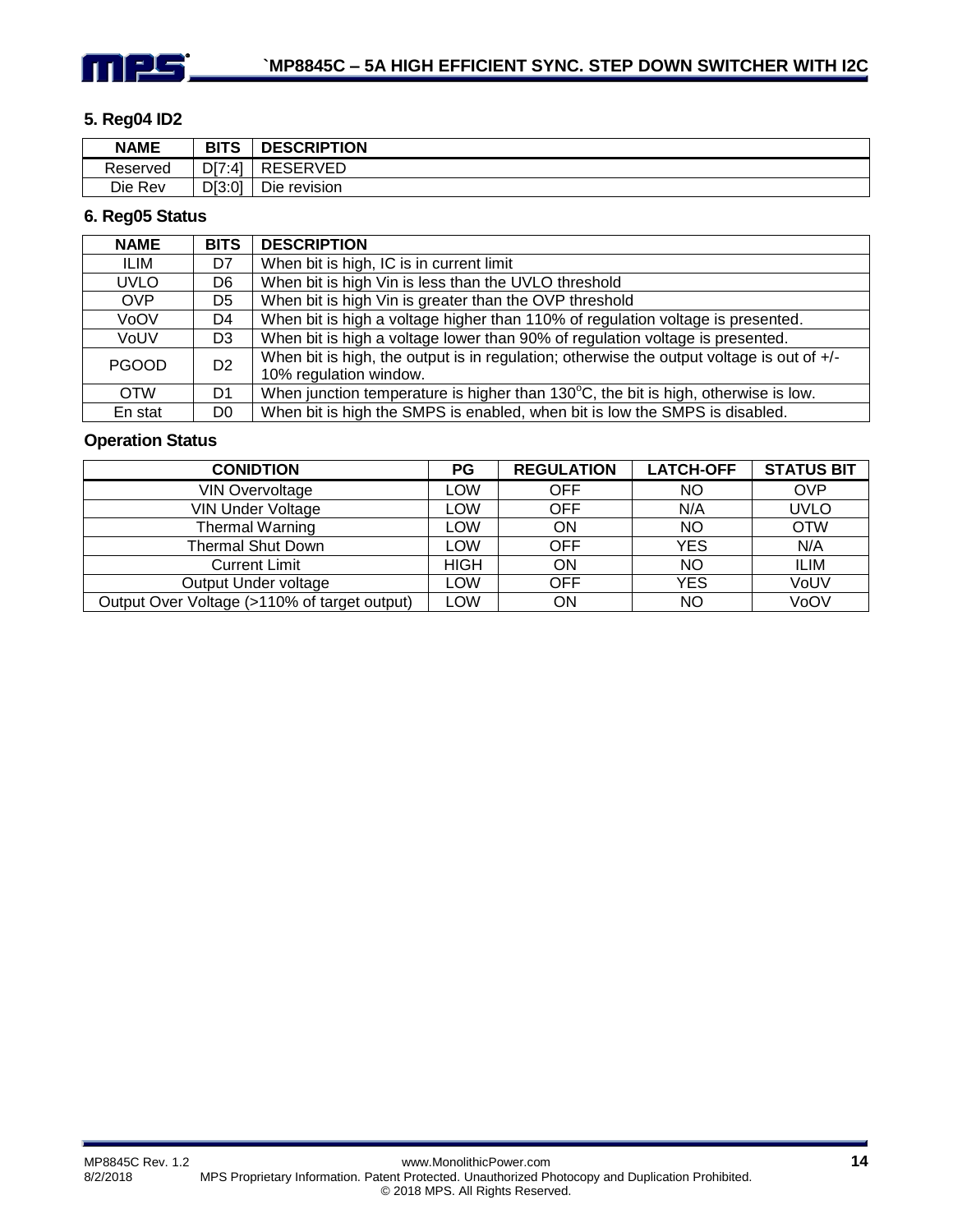

### **FUNTIONAL DIAGRAM**



**Figure 1—MP8845C Block Diagram**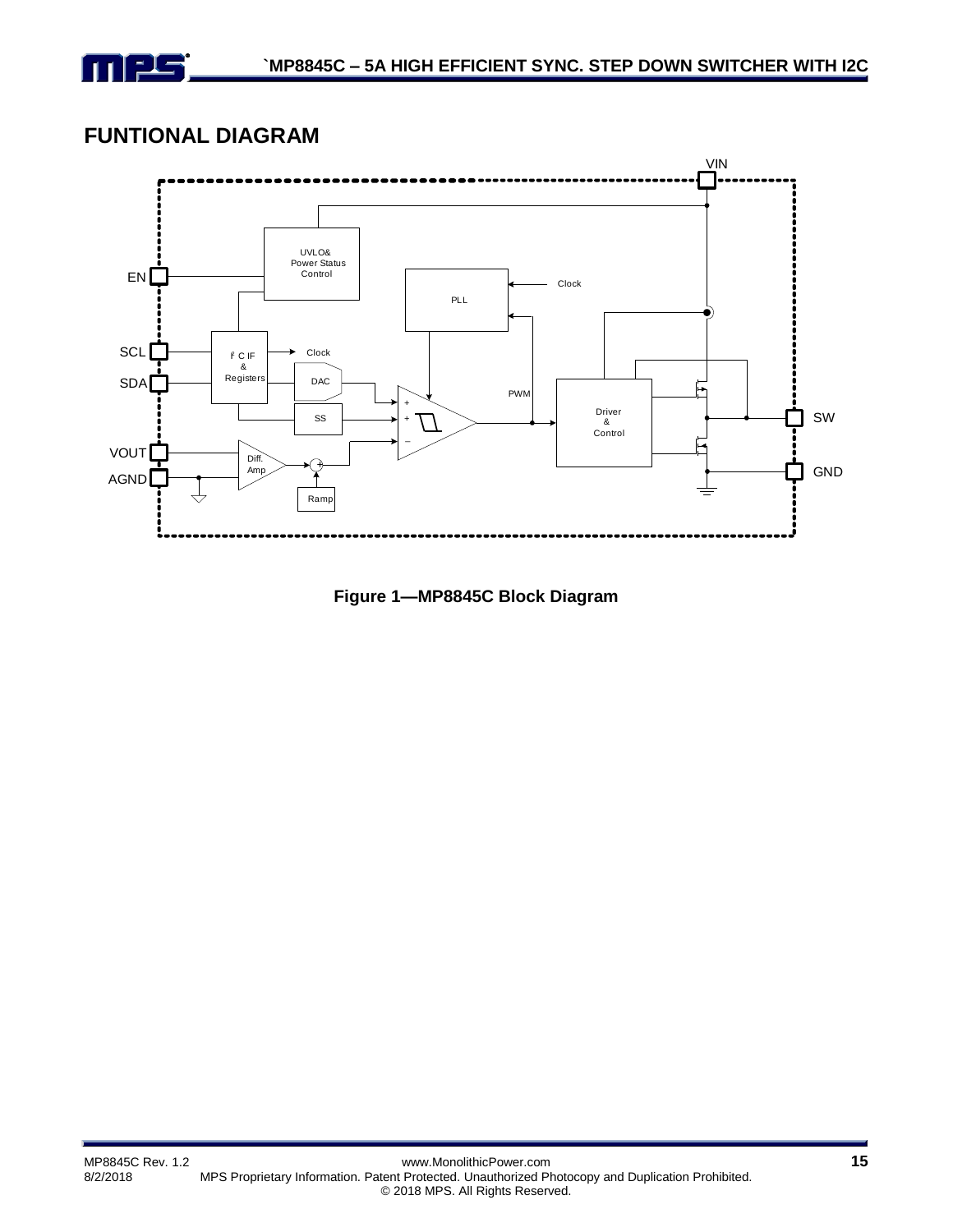

### **OPERATION**

MP8845C is a low voltage 5A synchronous step-down converter with controllable I2C interface. It applies the MPS patented constant frequency hysteretic control to utilize the fast transient response of hysteretic control and keep the switching frequency to be constant. No compensation is needed which simplifies the design procedure.

MP8845C integrates an I2C compatible interface allowing transfers up to 3.4Mbps. This communication interface can be used for dynamic voltage scaling with voltage steps down to 6.69mV with the output voltage from 0.6V to 1.45V. The voltage transition slew rate can be controlled as well.

### **Fixed Frequency Hysteretic Control**

Compare to fixed frequency PWM control, hysteretic control offers the advantage of simpler control loop and faster transient response. By using internal phase lock loop, MP8845C maintains a very good constant switching frequency across input and output voltage range.

To prevent inductor current run away during load transient, MP8845C fixes the minimum off time to be 100ns. However, this minimum off time limit will not affect operation of MP8845C in steady state in any way.

### **Light Load Operation**

MP8845C can work in auto PFM mode or forced PWM mode with I2C control. In light load condition, MP8845C has an option to uses a proprietary control scheme to save power and improve efficiency. Instead of turning off the low side switch immediately when inductor current start to reverse, MP8845C gradually ramp down and regulates the low side switch current to a minimal level, thus avoids the ringing at switching node that always occurs in discontinuous conduction mode (DCM) operation.

#### **Enable**

When input voltage is greater than the undervoltage lockout threshold (UVLO), typically 2.45V, MP8845C can be enabled by pulling EN pin to higher than 1.8V. Pulling down to ground will disable MP8845C. Floating EN pin could also automatically keep device off.

#### **Soft Start**

MP8845C has built-in soft start that ramps up the output voltage in a controlled slew rate, avoiding start up inrush current and output voltage overshoot at startup. The soft start time is about 0.4ms.

#### **Current Limit**

MP8845C has a typical 9A current limit for the high side switch. When the high side switch hits current limit, MP8845C will expand the minimum off time till the current drops to 5.8A before the high side switch is turned on for the next switching cycle. This will prevent inductor current from continuing to build up which will result in damage of the components. If the load current continuous rise, it will pull down output voltage and trigger Vo under voltage protection. MP8845C will enter latch-off. Only re-cycle EN or Vin can revoke it.

### **Thermal Protection**

MP8845C employs thermal shutdown by internally monitoring the junction temperature of the IC. If the junction temperature exceeds the thermal warning threshold which is around  $130^{\circ}$ C, the OTW pin will be assert. If no action from the system responses, the junction temperature will keep rising until it exceeds the threshold of thermal shutdown  $(150^{\circ}C$  typically). After thermal shutdown, a new power start up cycle is needed to turn on MP8845C again.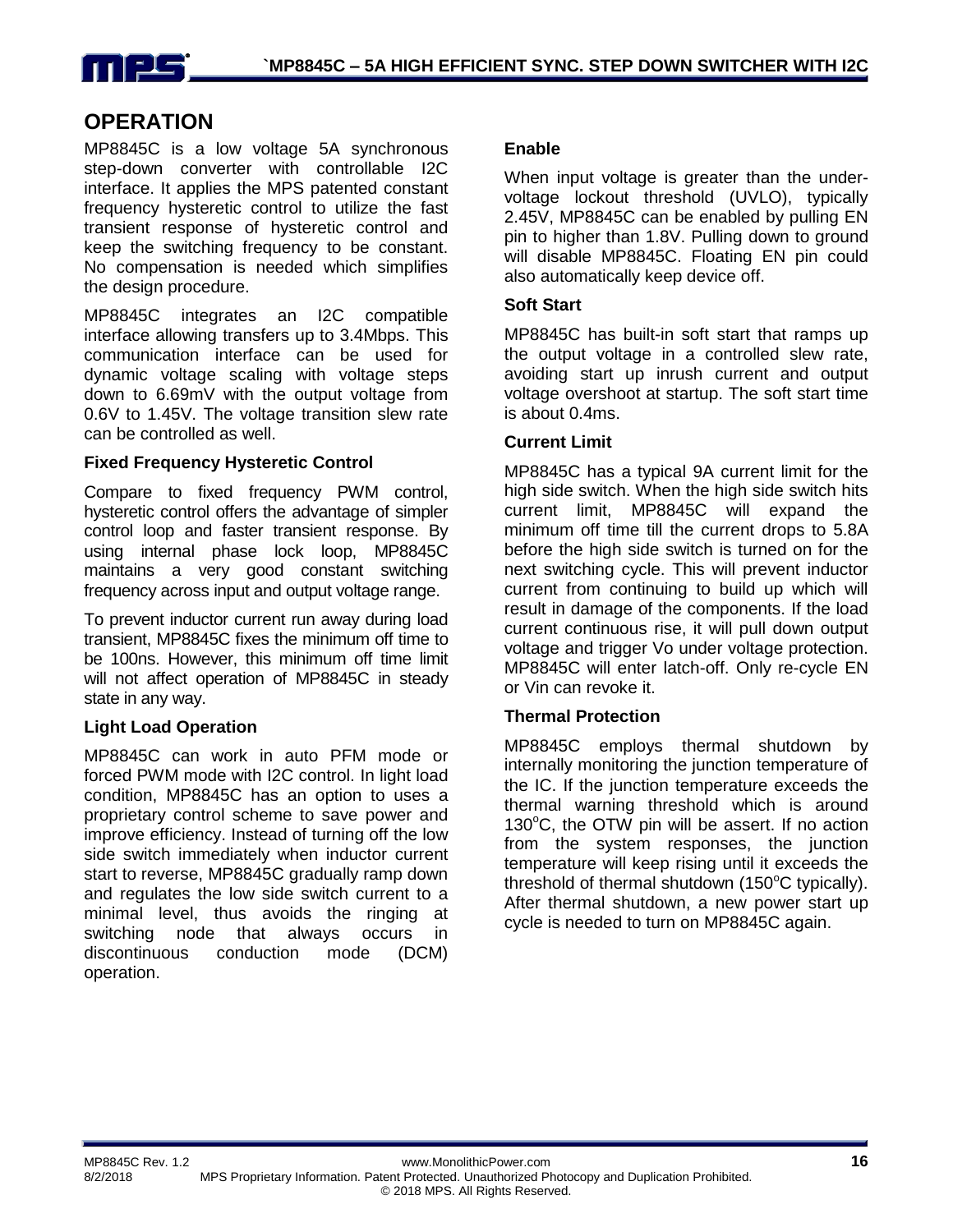

### **I2C INTERFACE**

MP8845C can communicate with core with  $I^2C$ for smart design. MPS has a GUI control Interface is shown in figure 2. Its install process and usage can be found in another document "MP8845 Software Guide".

### **I <sup>2</sup>C Address**

The I<sup>2</sup>C slave address of MP8845C is 0x38H / 0x39H internally. If need other slave address, please contact with factory.

| Hex                            | A7   | A6 | A5 | A4 | $A3$ $A2$ $A1$ |   | A0  |
|--------------------------------|------|----|----|----|----------------|---|-----|
| <b>W</b> 0x38<br><b>R</b> 0x39 | 0    | 0  |    |    | 0              | 0 | R/W |
| <b>Address</b>                 | 0x1C |    |    |    |                |   |     |

**Table 2—I <sup>2</sup>C Slave Address**

### **I <sup>2</sup>C Enable**

Except MP8845C EN pin can start up and shutdown the convertor, the  $I^2C$  Enable can also control the convertor. Reg00 VSEL D7 bit is  $I^2C$ controlled enable. When writing D7=0, the convertor is off. When writing D7=1, the convertor is on. Both external EN and I2C EN can control the converter. Only when both EN is high, the converter works.

### **Output Voltage Select**

MP8845C output voltage is  $I^2C$  programmable. There is no need to set feedback resistors to get different output voltage. The default output voltage is 1.1V, but it can be set from 0.6V to 1.45V in 6.69mV Steps by  $I^2C$ . The process of change output voltage is:

- 1. Write Go bit (Reg02 Syscntlreg2 [D5]) to 1. This action means output voltage can be set another value which is not default Vo voltage;
- **2.** Write Output reference bit (Reg00 VSEL [D6 : D0]). The output voltage can be changed refer to Table 1. Output Voltage Chart.

### **Switching Frequency**

The default switching frequency of MP8845C is 2.2MHz; however the frequency can also be changed based on the application. By writing Switching frequency bits (Reg01 SysCntlreg1 [D7:D5], switching frequency can be programmed for one of six possible value. Their corresponding data can be found in Table 1. Reg01.

### **PGOOD Configure**

MP8845C has an option to uses PG\_LOHI function. This function can be wrote Pglohi bit (Reg01 Syscntlreg1 [D2]). The default value is 1, "PGOOD" will sense both a positive and negative excursion of Vo from the reference. If writing this bit to 0, "PGOOD" only sense a negative voltage excursion of Vo from the reference.

### **Input Over Voltage Protection**

MP8845C has an option to uses VIN\_OVP function. This function can be wrote Vinovp bit (Reg01 Syscntlreg1 [D1]). The default value is 0, VIN OVP function is enabled. When Vin voltage is higher than 6.1V, the converter will be disabled. After Vin voltage recover to 5.8V, the converter will re-start. If Vinovp bit is set to 1, the Vin OVP will be disable. It will not stop converter even Vin voltage excess its safe range.

### **Forced CCM**

The MP8845C has auto PFM mode and forced CCM. This function can be wrote Mode bit (Reg01 Syscntlreg1 [D0]). The default value is 0, auto PFM mode is selected. Consider smaller Vo ripple and regulation for full load range, forced CCM mode is recommended. Set this bit to 1 will disable the PFM mode.

### **Output Discharge**

MP8845C has output discharge function. Write Out-dis bit (Reg02 SysCntlreg2 [D4]) can change the output discharge mode. The default value is 0 and just discharge the Vo by its load when EN is low. Writing D4=1 can enable the function, and then the output voltage can be discharged by internal pull down resistance.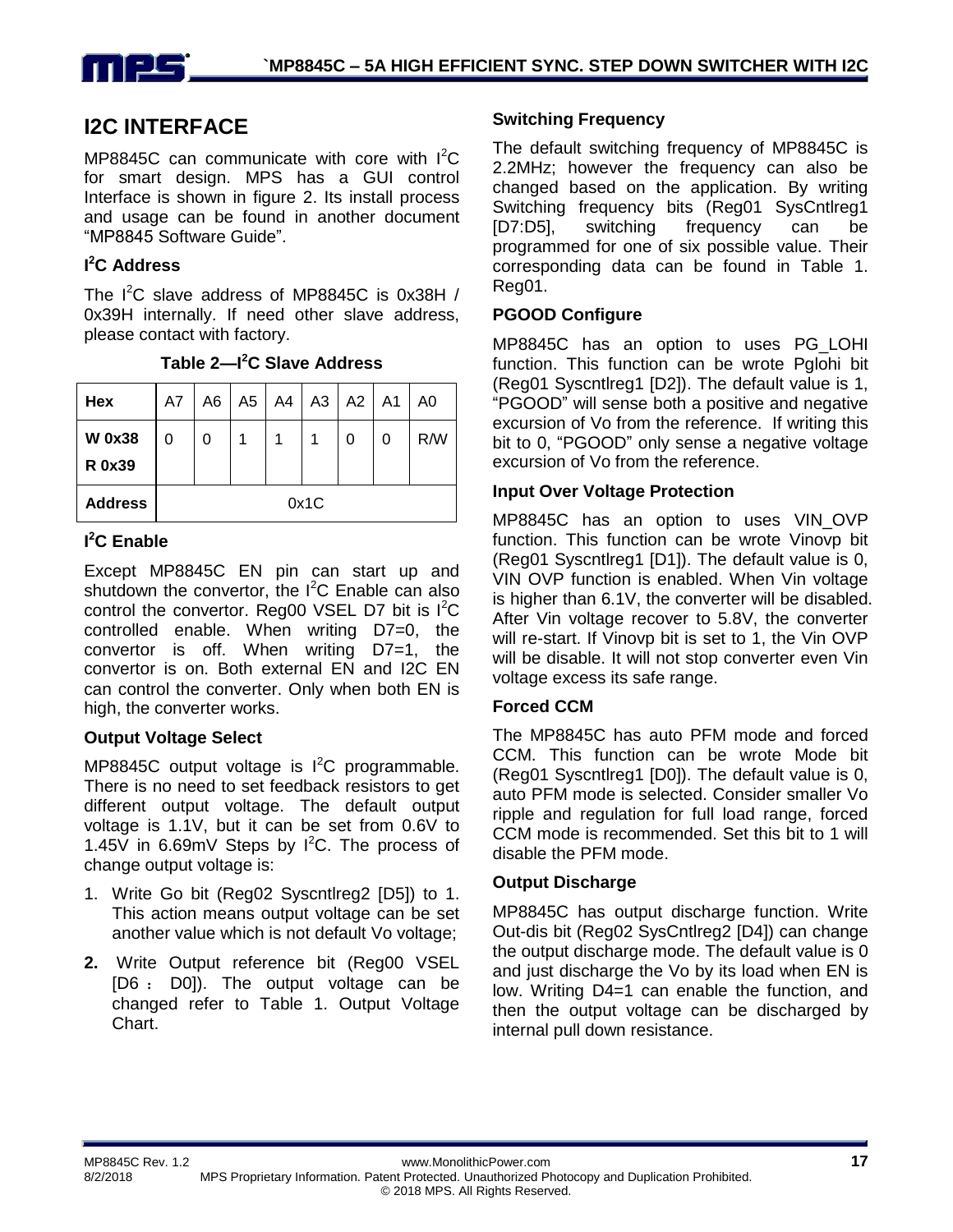

#### **Ouput Voltage Transition Slew Rate**

When output voltage transits from a low to high voltage or from a high to low voltage, the transition slew rate can be different. There are eight possible values for selecting. Through writing the Slew rate bits (Reg02 Syscntlreg2 [D2:D0]), the transition slew rate can be set at one possible value based on the application. The internal reference will follow the set slew rate, but the output voltage slew rate is not always follow internal reference. Consider output capacitor and inductor, the actual output voltage slew rate should be a little slower.

### **I <sup>2</sup>C Register Hold On**

MP8845C has special function that is  $I^2C$  register hold on after EN pin change low. The updated register can be hold for later application condition even external EN pull low.

| MP8845 Evaluation Kit<br>File Help                                                                                                         |                                                                                                                                                                                                                                   |
|--------------------------------------------------------------------------------------------------------------------------------------------|-----------------------------------------------------------------------------------------------------------------------------------------------------------------------------------------------------------------------------------|
| MP884512C                                                                                                                                  |                                                                                                                                                                                                                                   |
| Slave Address 00<br>$\vert \cdot \vert$<br>Check Address                                                                                   | m ss                                                                                                                                                                                                                              |
| <b>Output Voltage Setting</b>                                                                                                              | Reg02 SysCntIreg2                                                                                                                                                                                                                 |
| $EN=1$<br><b>I2C Controlled Enable</b><br>$\overline{\phantom{a}}$<br><b>VSEL</b><br>Output Voltage<br>0.9031 V<br>$\vert$<br><b>WRITE</b> | GO=1: Starts a Vout Transition<br>GO=0<br>$\overline{\phantom{a}}$<br>Regardless of its Initial Value<br>Output Discharged By Load<br>Output Discharge<br>$\vert \mathbf{v} \vert$<br>64mV/us<br>Slew Rate<br>$\vert \cdot \vert$ |
|                                                                                                                                            | <b>WRITE</b>                                                                                                                                                                                                                      |
| Reg01 SysCntIreg1                                                                                                                          | <b>Read Registers</b>                                                                                                                                                                                                             |
| 1.67MHz<br>▼ Switching Frequency<br>Disable PGood Delay<br>$\overline{\phantom{a}}$                                                        | $\overline{7}$<br>$\theta$<br>6<br>5<br>3<br>$\overline{2}$<br>4<br>$\mathbf{1}$<br><b>READ</b><br><b>VSEL (0x00)</b>                                                                                                             |
| Set rates to normal for higher efficiency                                                                                                  | SysCntIreg1 (0x01)<br>0<br>٥<br>0<br><b>READ</b>                                                                                                                                                                                  |
| Set PGOOD to detect positive and negative excursi -                                                                                        | SysCntIreg2 (0x02)<br>0<br>0<br>0<br>0<br>C<br><b>READ</b><br>0<br>ID1 (0x03)<br>$\overline{0}$<br>$\theta$<br><b>READ</b><br>0<br>$\Omega$<br>$\Omega$                                                                           |
| Disable VIN OVP, Converter continues to operate v                                                                                          | ID2 (0x04)<br><b>READ</b><br>$\theta$<br>$\theta$<br>$\theta$<br>0<br>0<br>0<br>0                                                                                                                                                 |
| Disable PFM Mode<br>$\blacktriangledown$                                                                                                   | Status (0x05)<br><b>READ</b><br>$\mathbf{1}$                                                                                                                                                                                      |
| <b>WRITE</b>                                                                                                                               |                                                                                                                                                                                                                                   |
| Hardware: Connected.<br>Demo Mode - Has commucation with the EV kit.                                                                       | <b>I2C 400kHz</b><br>www.monolithicpower.com                                                                                                                                                                                      |

**Figure 2—MP8845C control interface**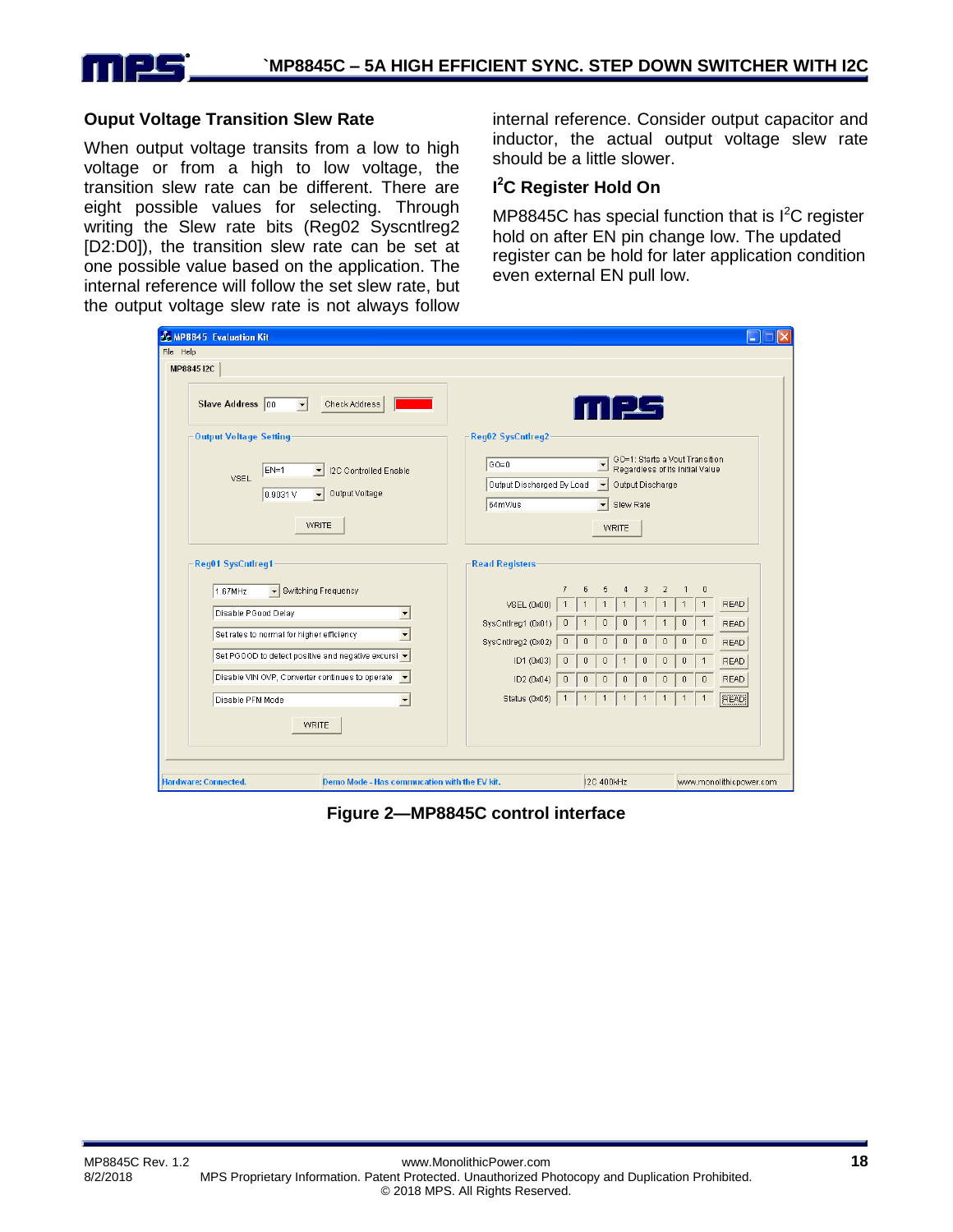

### **APPLICATION INFORMATION**

### **COMPONENT SELECTION**

### **Selecting the Input Capacitor**

The input current to the step-down converter is discontinuous, therefore a capacitor is required to supply the AC current to the step-down converter while maintaining the DC input voltage. Use low ESR capacitors for the best performance. Ceramic capacitors with X5R or X7R dielectrics are highly recommended because of their low ESR and small temperature coefficients. For most applications, a 10µF capacitor is sufficient. For higher output voltage, 47µF may be needed for more stable system.

Since the input capacitor absorbs the input switching current it requires an adequate ripple current rating. The RMS current in the input capacitor can be estimated by:

$$
I_{C1} = I_{LOAD} \times \sqrt{\frac{V_{OUT}}{V_{IN}} \left(1 - \frac{V_{OUT}}{V_{IN}}\right)}
$$

The worse case condition occurs at  $V_{IN} = 2V_{OUT}$ , where:

$$
I_{C1}=\frac{I_{LOAD}}{2}
$$

For simplification, choose the input capacitor whose RMS current rating greater than half of the maximum load current.

The input capacitor can be electrolytic, tantalum or ceramic. When using electrolytic or tantalum capacitors, a small and high quality ceramic capacitor, i.e. 0.1μF, should be placed as close to the IC as possible. When using ceramic capacitors, make sure that they have enough capacitance to provide sufficient charge to prevent excessive voltage ripple at input. The input voltage ripple caused by capacitance can be estimated by:

$$
\Delta V_{IN} = \frac{I_{LOAD}}{f_s \times C1} \times \frac{V_{OUT}}{V_{IN}} \times \left(1 - \frac{V_{OUT}}{V_{IN}}\right)
$$

### **Selecting the Output Capacitor**

The output capacitor (C2) is required to maintain the DC output voltage.

Low ESR ceramic capacitors can be used with MP8845C to keep the output ripple low. Generally, 22μF output ceramic capacitor is enough for most of the cases. In higher output voltage condition, 47μF might be needed for a stable system. Larger output capacitor can get smaller output voltage ripple.

Using ceramic capacitors, the impedance at the switching frequency is dominated by the capacitance. The output voltage ripple is mainly caused by the capacitance. For simplification, the output voltage ripple can be estimated by:

$$
\Delta V_{\text{OUT}} = \frac{V_{\text{OUT}}}{8 \times f_s^2 \times L_1 \times C2} \times \left(1 - \frac{V_{\text{OUT}}}{V_{\text{IN}}}\right)
$$

In the case of tantalum or electrolytic capacitors, the ESR dominates the impedance at the switching frequency. For simplification, the output ripple can be approximated to:

$$
\Delta V_{\text{OUT}} = \frac{V_{\text{OUT}}}{f_s \times L_1} \times \left(1 - \frac{V_{\text{OUT}}}{V_{\text{IN}}}\right) \times R_{\text{ESR}}
$$

The characteristics of the output capacitor also affect the stability of the regulation system.

### **Layout Recommendation of MP8845C**

Proper layout of the switching power supplies is very important, and sometimes critical to make it work properly. Especially, for the high switching converter, if the layout is not carefully done, the regulator could show poor line or load regulation, stability issues.

For MP8845C, the high speed step-down regulator, the input capacitor should be placed as close as possible to the IC pins. As shown in Figure 6, the 0805 size ceramic capacitor is used, please make sure the two ends of the ceramic capacitor be directly connected to VIN pin and GND pin. A 0603 size decouple ceramic capacitor is strongly recommended here.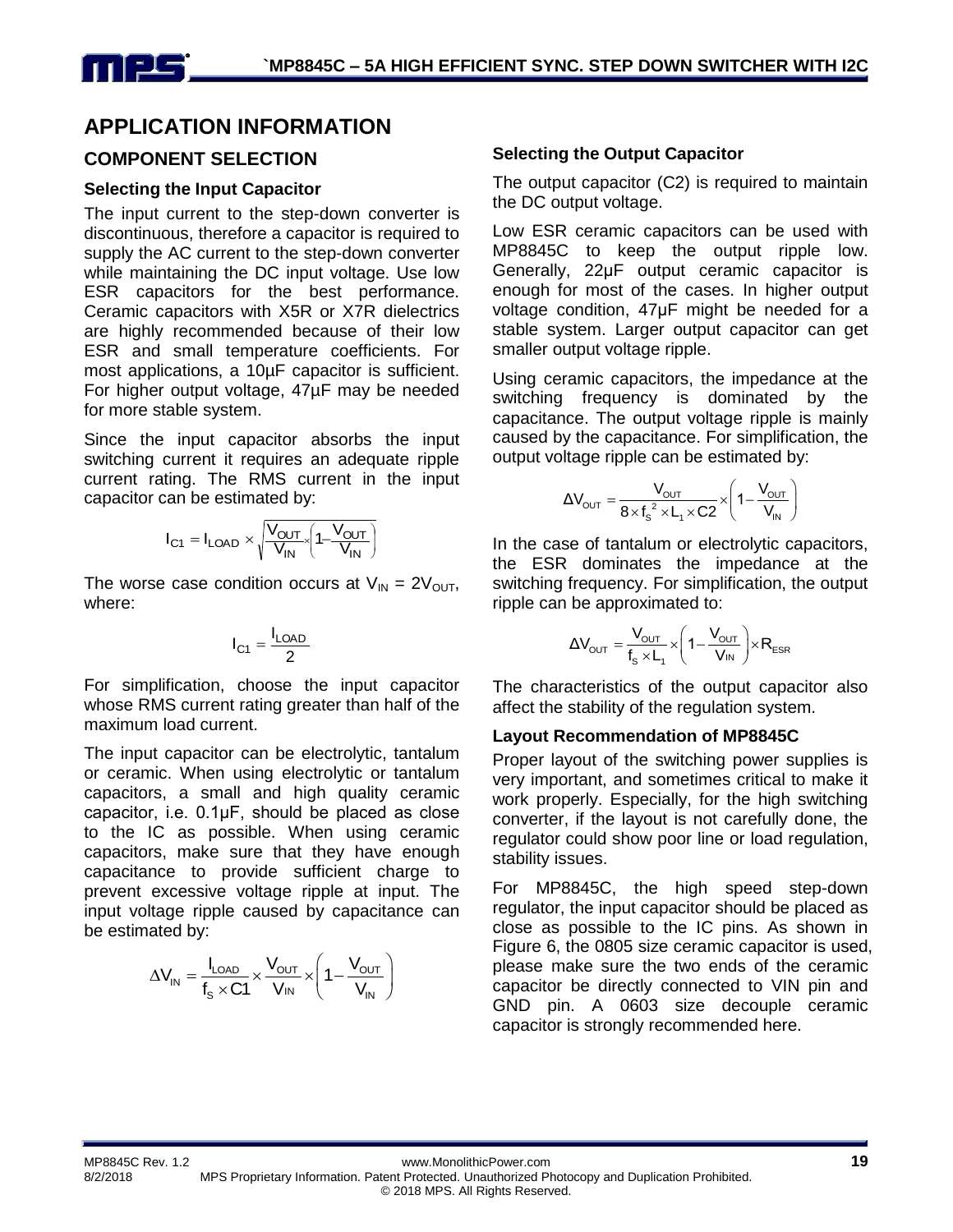



**Figure 3—Recommend Layout**

### **Design Example**

Below is a design example following the application guidelines for the specifications:

#### **Table 3—Design Example**

|                  | __  |
|------------------|-----|
|                  | 5V  |
| Ͷ <sub>ουτ</sub> | .1V |
| Ιουτ             | 5Α  |

The detailed application schematic is shown in Figure 4. The typical performance and circuit waveforms have been shown in the Typical Performance Characteristics section. For more device applications, please refer to the related Evaluation Board Datasheets.

## **TYPICAL APPLICATION CIRCUITS**



**Figure 4—Application Circuit**